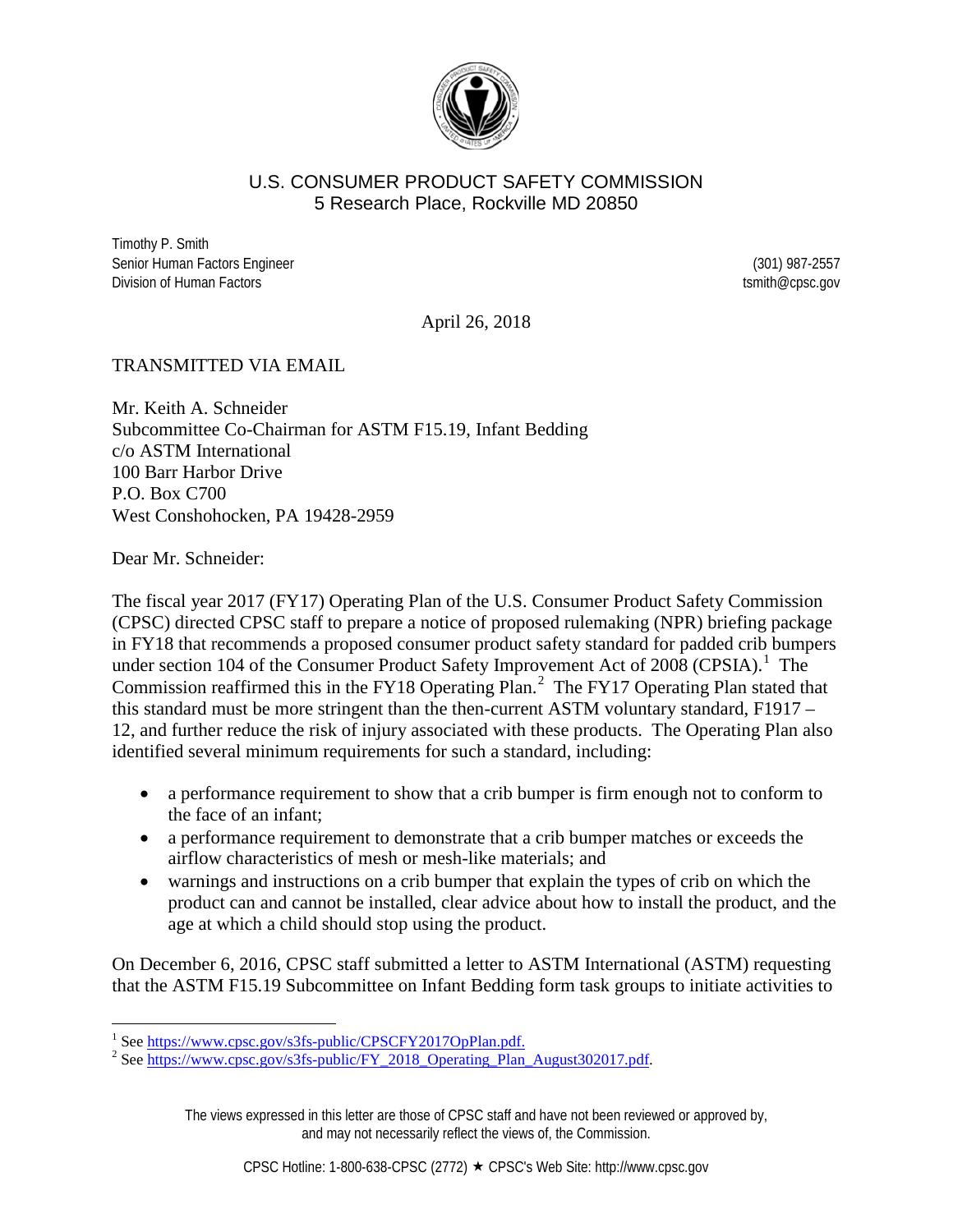update ASTM F1917, *Standard Consumer Safety Performance Specification for Infant Bedding and Related Accessories*, with more stringent requirements that will address the issues above and will further reduce the risk of injury associated with crib bumpers. Specifically, staff recommended the formation of three task groups to: (1) develop firmness requirements, (2) develop airflow requirements, and (3) improve warning and instructional requirements for crib bumpers.

Staff appreciates that the F15.19 subcommittee established these three task groups, but remains concerned that it does not appear that sufficient progress has been made to bring balloted items to the subcommittee, despite the efforts of the task group members. The firmness task group has made progress developing a general recommendation for a performance requirement based on AS/NZS 8811.1:2013, *Methods of Testing Infant Products: Part 1: Sleep Surfaces—Test for Firmness*; however, ASTM requirements and an associated ballot that would accomplish this goal still have not been drafted. The warnings and instructions task group has not met since the task group's formation, and although a draft ballot was discussed during the June 2017 subcommittee meeting, no ballot has been issued. CPSC staff does, however, recognize the challenges associated with developing an airflow requirement, and understands that the airflow task group has concluded that the available data do not support such a requirement at this time.

In addition, in October 2017, CPSC staff made a presentation to the subcommittee that outlined its proposed revisions to F1917, based on a review of the standard. During the meeting, the subcommittee seemed generally supportive of the proposed revisions. However, CPSC staff is not aware of any subcommittee activities addressing the issues staff raised.

To advance the dialog and possible balloting of proposed revisions to the standard, please find attached to this letter a series of tables that reflect CPSC staff's specific recommended revisions to ASTM F1917. CPSC staff appreciates your prompt attention to this matter, and looks forward to working with the ASTM F15.19 Subcommittee on Infant Bedding to develop ballots to address these recommendations for improved voluntary standard requirements for crib bumpers. Please feel free to contact me if you have any questions or need additional information.

Sincerely,

Hytelite

Timothy P. Smith Project Manager, CPSC Crib Bumpers Rulemaking Project

CC: Len Morrissey, ASTM F15 Staff Manager Donald Huber, Infant Bedding Warnings and Instructions Task Group Chair Seabren Reeves, Infant Bedding Airflow Task Group Chair Richard White, Infant Bedding Firmness Task Group Chair Patricia L. Edwards, CPSC Voluntary Standards Coordinator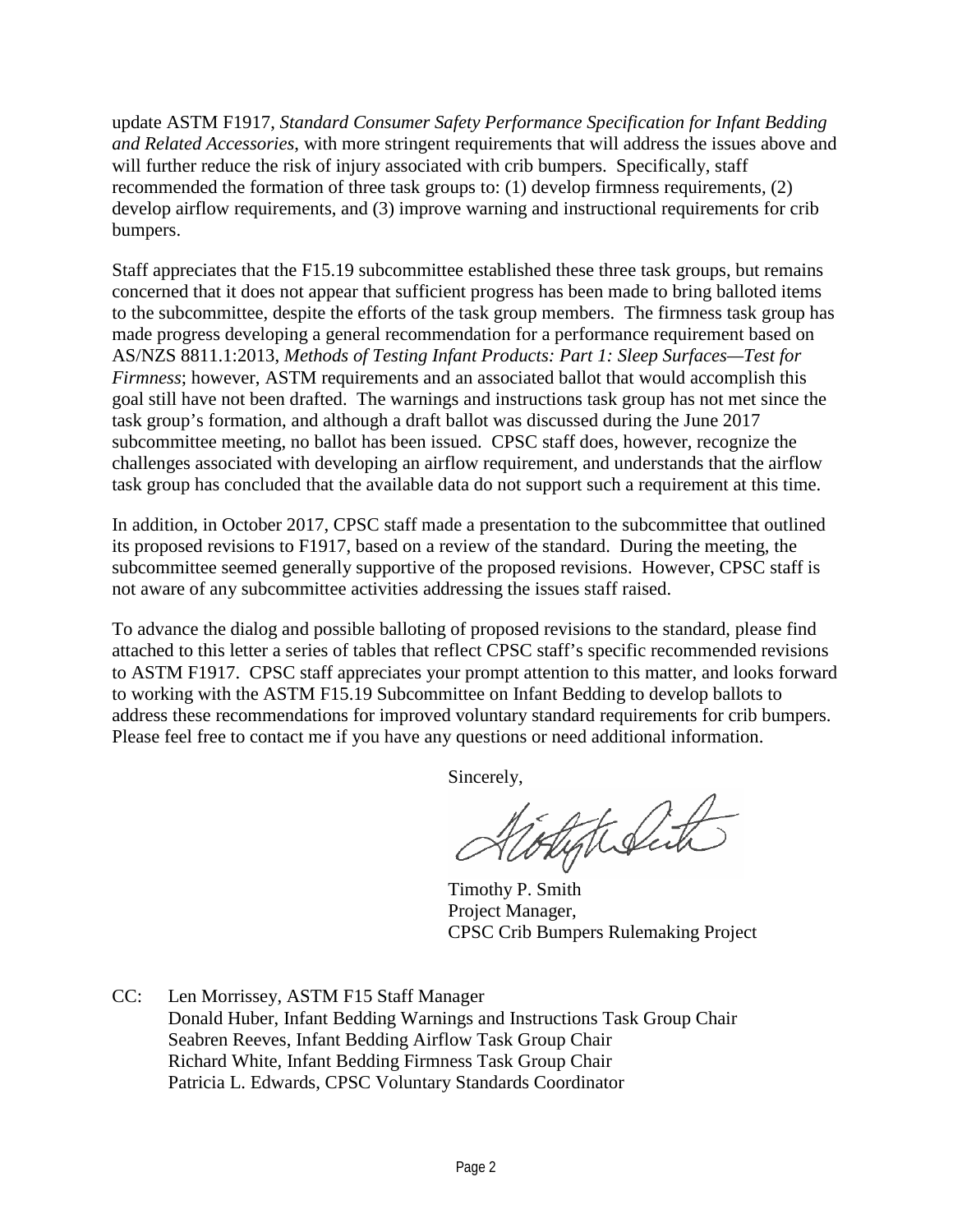# <span id="page-2-0"></span>**TABLES COMPARING ASTM F1917 – 12 TO STAFF'S PROPOSED REVISIONS:[3](#page-2-0)**

# **3. Terminology**

| <b>ASTM F1917 - 12</b>                                                                                                                                                                                                                                                                                                        | <b>Staff's Proposed Revisions</b>                                                                                                                                                                                                                                                                                                                                                                                                                                                                                                                                                                                                                            | <b>Rationale</b>                                                                                                                                                                                                                                                                                                                                                          |
|-------------------------------------------------------------------------------------------------------------------------------------------------------------------------------------------------------------------------------------------------------------------------------------------------------------------------------|--------------------------------------------------------------------------------------------------------------------------------------------------------------------------------------------------------------------------------------------------------------------------------------------------------------------------------------------------------------------------------------------------------------------------------------------------------------------------------------------------------------------------------------------------------------------------------------------------------------------------------------------------------------|---------------------------------------------------------------------------------------------------------------------------------------------------------------------------------------------------------------------------------------------------------------------------------------------------------------------------------------------------------------------------|
| 3.1.1 attachment means, n—flexible ribbons, strings,<br>hook and loop straps, ties, and similar devices attached<br>to a bumper for the purpose of attaching to a crib.                                                                                                                                                       | 3.1.1 attachment means, n-flexible ribbons, strings,<br>hook and loop straps, ties, and similar devices attached to<br>a crib bumper for the purpose of attaching to a crib.                                                                                                                                                                                                                                                                                                                                                                                                                                                                                 | Revised existing definitions to account for the<br>new "crib bumper" definition, below.                                                                                                                                                                                                                                                                                   |
| 3.1.4 infant bedding and related accessories, $n-$<br>includes the following items intended for use in a<br>nursery: fitted sheets, blankets, dust ruffles, covers and<br>drapes for canopies, pillows, mattress covers, diaper<br>stackers, fabric wall hangings, bumper guards,<br>headboard bumper guards, and comforters. | 3.1.4 infant bedding and related accessories, $n$ —<br>includes the following items intended for use in a<br>nursery: fitted sheets, blankets, dust ruffles, covers and<br>drapes for canopies, pillows, mattress covers, diaper<br>stackers, fabric wall hangings, crib bumpers, guards,<br>headboard bumper guards, and comforters.                                                                                                                                                                                                                                                                                                                        | Revised existing definitions to account for the<br>new "crib bumper" definition, below.                                                                                                                                                                                                                                                                                   |
| (No requirement)                                                                                                                                                                                                                                                                                                              | 3.1.X conspicuous, adj—visible, when the product is<br>in all manufacturer's recommended use positions, to a<br>person standing near the product at any one position<br>around the product, but not necessarily visible from all<br>positions.<br>$3.1.X$ crib bumper, n—any product intended to be<br>attached to the side of a crib to reduce or eliminate an<br>infant's access to the crib panels or to the openings in<br>crib panels. Such products might be sold as a single<br>continuous piece or as multiple independent panels, and<br>are commonly referred to as crib bumpers, bumper pads,<br>bumper guards, headboard panels, or crib liners. | New definitions added to clarify requirements<br>and to improve consistency throughout the<br>standard. The "conspicuous" definition was<br>adapted from other ASTM standards, such as<br>ASTM F404 - 18, Standard Consumer Safety<br>Specification for High Chairs, and ASTM<br>F2613 - 17a, Standard Consumer Safety<br>Specification for Children's Chairs and Stools. |

<sup>&</sup>lt;sup>3</sup> Recommended additions are underlined, and recommended deletions are single struck-through.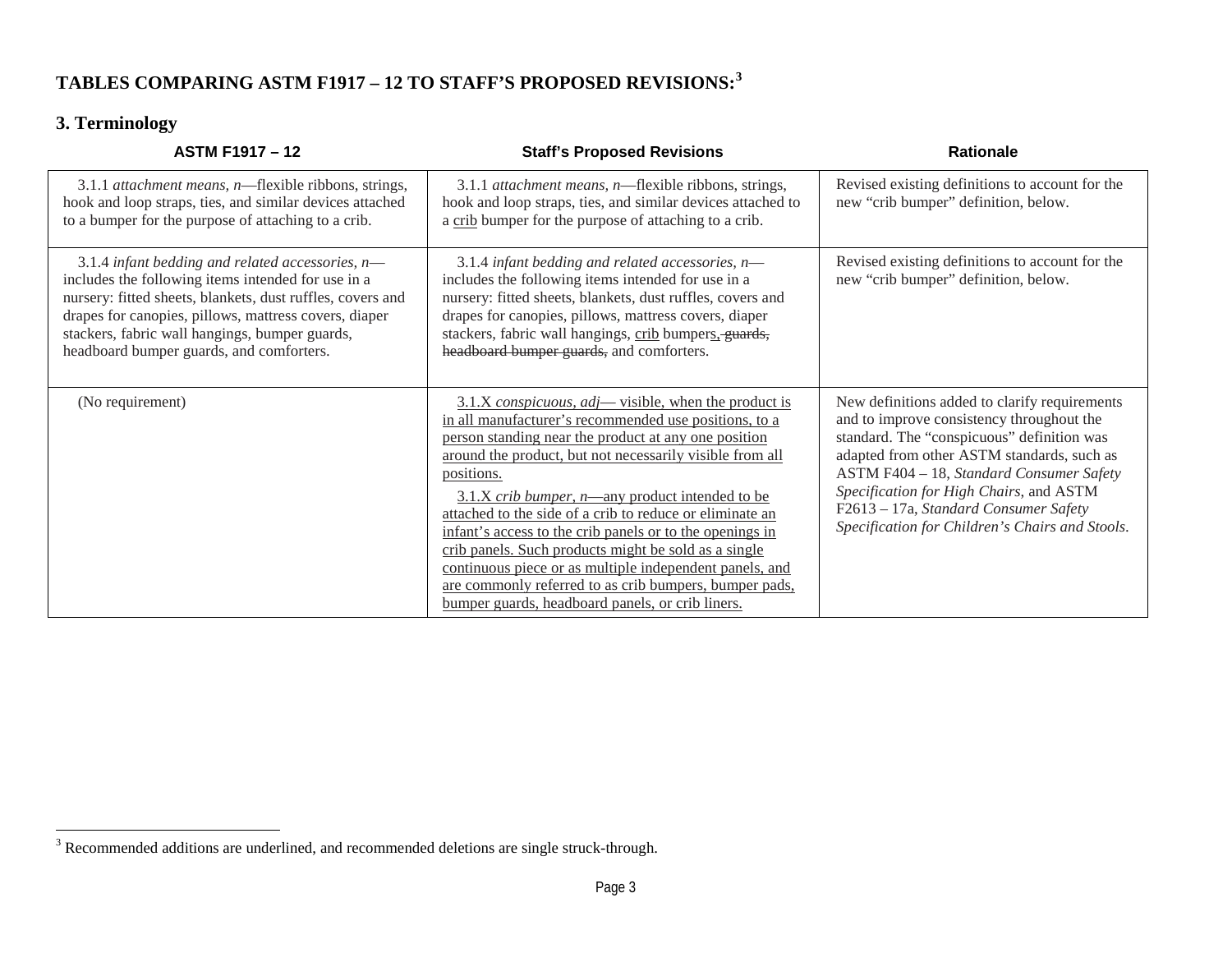# **5. General Requirements**

| <b>ASTM F1917 - 12</b>                                                                                                                                                                                                                                                                                            | <b>Staff's Proposed Revisions</b>                                                                                                                                                                                                                                                                                                                                                                                                                                                                                                                                                                                                                                                                                                                                                                                                                                                                                                                                                                                                                                           | <b>Rationale</b>                                                                                                                                                                                                                                                                                                                                                                                                                                                                                                                                                                                                                     |
|-------------------------------------------------------------------------------------------------------------------------------------------------------------------------------------------------------------------------------------------------------------------------------------------------------------------|-----------------------------------------------------------------------------------------------------------------------------------------------------------------------------------------------------------------------------------------------------------------------------------------------------------------------------------------------------------------------------------------------------------------------------------------------------------------------------------------------------------------------------------------------------------------------------------------------------------------------------------------------------------------------------------------------------------------------------------------------------------------------------------------------------------------------------------------------------------------------------------------------------------------------------------------------------------------------------------------------------------------------------------------------------------------------------|--------------------------------------------------------------------------------------------------------------------------------------------------------------------------------------------------------------------------------------------------------------------------------------------------------------------------------------------------------------------------------------------------------------------------------------------------------------------------------------------------------------------------------------------------------------------------------------------------------------------------------------|
| 5.1 Attachment means on bumper<br>guards and headboard bumper guards<br>shall not exceed 9.0 in. (230 mm) when<br>measured in accordance with 7.1.                                                                                                                                                                | 5.1 Attachment means on crib bumpers guards and headboard bumper<br>guards shall not exceed 9.0 in. (230 mm) both before and after 7.4.1<br>testing when measured in accordance with 7.1.                                                                                                                                                                                                                                                                                                                                                                                                                                                                                                                                                                                                                                                                                                                                                                                                                                                                                   | Revised attachment means requirement based<br>on new definition for crib bumpers. Also, the<br>length requirement should apply after testing<br>as well, because otherwise the partial<br>detachment of a tie, which is permitted by the<br>standard, could cause the tie to exceed the 9-<br>inch limit.                                                                                                                                                                                                                                                                                                                            |
| 5.2 Decorative components as defined<br>in $3.1.2$ shall not exceed $7$ in. $(180 \text{ mm})$<br>when measured in accordance with 7.1. If<br>any decorative components can tangle to<br>form a loop, then the perimeter of the<br>loop shall not exceed 14 in. (360 mm)<br>when measured in accordance with 7.1. | 5.2 Decorative components as defined in 3.1.2 shall not exceed 7 in.<br>(180 mm) when measured in accordance with 7.1. If any decorative<br>components can tangle to form a loop, then the perimeter of the loop<br>shall not exceed 14 in. (360 mm) when measured tested in accordance<br>with 7.1. These requirements shall apply both before and after 7.4.3<br>testing.                                                                                                                                                                                                                                                                                                                                                                                                                                                                                                                                                                                                                                                                                                 | Clarified the requirement to address the fact<br>that section 7.1 measures the extended line<br>length, not a loop perimeter. Also required<br>the requirement to be met both before and<br>after testing.                                                                                                                                                                                                                                                                                                                                                                                                                           |
| 5.4 Bumper guards shall be capable of<br>being secured at or near all corners and at<br>the midpoints of the long sides of the crib.<br>Bumper guards intended for circular cribs<br>shall be capable of being secured at<br>intervals not exceeding 26 in. (660 mm).                                             | 5.4 Crib bumpers shall be capable of being secured at both ends. Crib<br>bumpers intended for a short side of a crib, or segments of a crib bumper<br>intended for a short side of a crib, Bumper guards shall be capable of<br>being secured at or near all the corners posts or at the slats immediately<br>adjacent to the corner posts of the intended crib side, and at the<br>midpoints of the short long-sides of the crib. Crib bumpers intended for a<br>long side of a crib, or segments of a crib bumper intended for a long side<br>of a crib, shall be capable of being secured at the corner posts or at the<br>slats immediately adjacent to the corner posts of the intended crib side,<br>and at $1/4$ , $1/2$ , and $3/4$ of the length of the long side of the crib. Bumpers<br>guards intended for circular cribs shall be capable of being secured at<br>intervals not exceeding 1326 in. (330660 mm). All crib bumpers must<br>have sufficient attachment means to keep both its top and bottom edges<br>flush against the interior side of the crib. | Revised to eliminate ambiguity about where<br>the bumper must be capable of being secured,<br>and to require that both the tops and bottoms<br>of bumpers remain flush against the crib<br>sides. Shortened the distances at which the<br>bumper must be secured to reduce the<br>likelihood of sagging after installation. Also,<br>added a requirement for bumpers to be<br>capable of being secured at each end to avoid<br>loose or overlapping ends of the bumper. A<br>new section 8.4 includes a requirement for<br>bumpers to be marked to indicate which<br>portions are intended for the long or short<br>sides of a crib. |
| (No requirement)                                                                                                                                                                                                                                                                                                  | 5.5 Labeling—Warning labels (whether paper or non-paper) shall be<br>permanent when tested in accordance with 7.5.<br>5.5.1 Warning statements applied directly onto the surface of the<br>product by hot stamping, heat transfer, printing, wood burning, and so<br>forth shall be permanent when tested in accordance with 7.6.<br>5.5.2 Non-paper labels shall not liberate small parts when tested in<br>accordance with 7.6.<br>5.5.3 Warning labels that are attached to the fabric with seams shall<br>remain in contact with the fabric around the entire perimeter of the label,<br>when the product is in all manufacturer-recommended use positions.                                                                                                                                                                                                                                                                                                                                                                                                             | Added missing permanence requirements for<br>warnings that are consistent with analogous<br>requirements in other juvenile products<br>standards. The additional section 5.5.3<br>requirement is based on a requirement that<br>was added to the final rule for sling carriers<br>to avoid free-hanging labels.                                                                                                                                                                                                                                                                                                                      |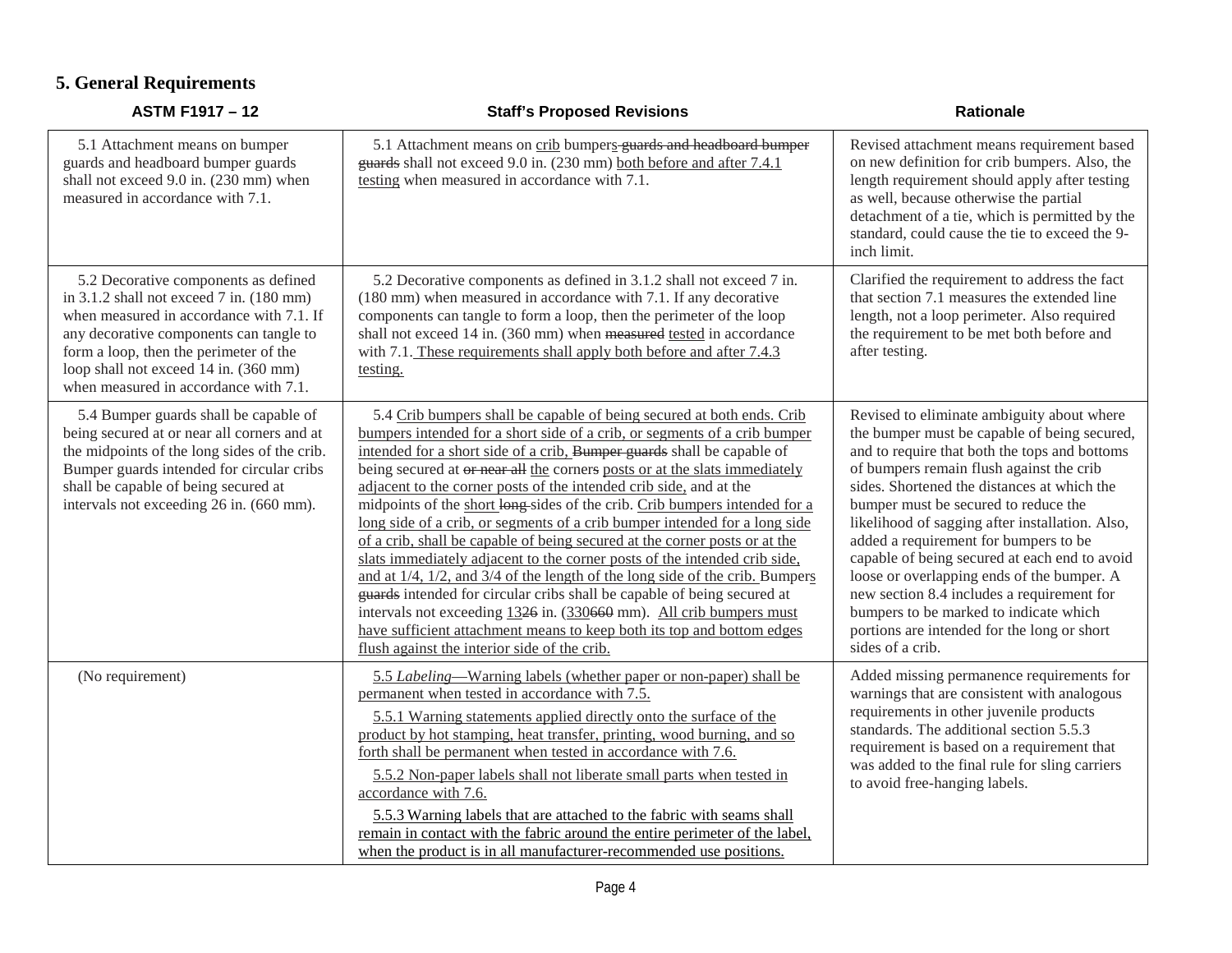# **6. Performance Requirements**

| <b>ASTM F1917 - 12</b>                                                                                                                                                                                                                                                                                                                                                                                                                                     | <b>Staff's Proposed Revisions</b>                                                                                                                                                                                                                                                                                                                                                                                                                                                                              | <b>Rationale</b>                                                                                                                                                                                                                                                                                                                                                                                                                                                                                                                                                                                                    |
|------------------------------------------------------------------------------------------------------------------------------------------------------------------------------------------------------------------------------------------------------------------------------------------------------------------------------------------------------------------------------------------------------------------------------------------------------------|----------------------------------------------------------------------------------------------------------------------------------------------------------------------------------------------------------------------------------------------------------------------------------------------------------------------------------------------------------------------------------------------------------------------------------------------------------------------------------------------------------------|---------------------------------------------------------------------------------------------------------------------------------------------------------------------------------------------------------------------------------------------------------------------------------------------------------------------------------------------------------------------------------------------------------------------------------------------------------------------------------------------------------------------------------------------------------------------------------------------------------------------|
| 6.2 Maximum Bumper Thickness-For crib<br>bumpers manufactured of fabric and filled with a<br>natural or manmade fibrous material, each<br>bumper section shall slide through the bumper<br>thickness test fixture (see Fig. 1) over its entire<br>length when tested in accordance with 7.3. The<br>bumper shall be tested in its pre-washed state and<br>also after three wash/dry cycles performed<br>according to the manufacturer's care instructions. | 6.2 Maximum Crib Bumper Thickness—For all crib<br>bumpers-manufactured of fabric and filled with a natural<br>or manmade fibrous material, each bumper section shall<br>slide through the bumper thickness test fixture (see Fig.<br>1) over its entire length at a rate no less than 0.5 inch per<br>second when tested in accordance with 7.3. The bumper<br>shall be tested in its pre-washed state and also after three<br>wash/dry cycles performed according to the<br>manufacturer's care instructions. | Revised to require that all bumpers meet the<br>thickness requirement, regardless of filling material,<br>and to add a rate at which bumpers must pass through<br>to more clearly delineate a pass from a fail. The rate<br>was selected to avoid bumpers that stop from<br>restarting due to external influences, such as<br>vibration or how the tester feeds the bumper into the<br>fixture. This rate seems reasonable based on how<br>very quickly most bumpers slide through the fixture.<br>Some thick bumpers technically will continue to pass<br>through the fixture, just at an extremely slow rate.     |
| Note: Test fixture shall be fabricated from<br>aluminum and have a smooth finish.<br>FIG. 1 Bumper Thickness Test Fixture                                                                                                                                                                                                                                                                                                                                  | Note: Test fixture shall be fabricated from aluminum and<br>have a smooth finish. The test fixture slot and fillet finish<br>shall be 1.6 Ra.<br>FIG. 1 Bumper Thickness Test Fixture                                                                                                                                                                                                                                                                                                                          | Added a finish requirement, because of its possible<br>effect on how quickly a bumper can slide through the<br>test fixture and the potential for variation among test<br>labs and fixtures. Ra, or roughness average, is a<br>mean measure of surface roughness left by cutting<br>tools, in micrometers. A 1.6 Ra surface finish is<br>approximately the finish of the CPSC test fixture, is a<br>common "smooth" specification, and is practical to<br>achieve. In addition, at a very slow speed of 0.5<br>in/sec (see above), friction is critical to motion. For<br>comparison, cotton fabric is about 20 Ra. |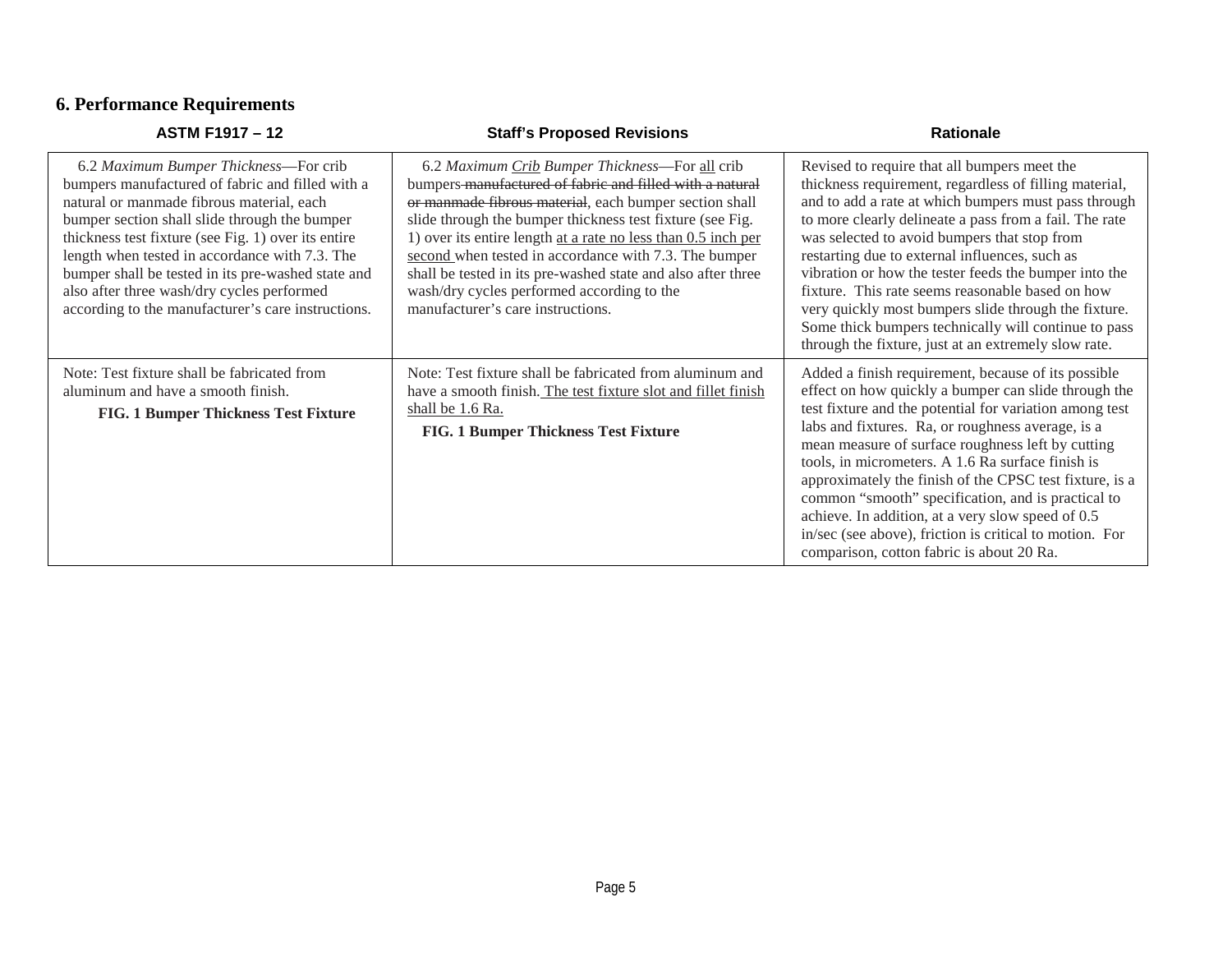| 6.3 Bumper Pad Tie Strength—Following the                                                                                              | 6.3 Strength of Crib Bumper Attachments and Seams                                                                                                                                                                                                                                                                                                                                                                                                                                                                                                                                                                  | Revised to clarify that the strength requirements                                                                                                                                                                                                                                                                                                                                                                                                                                                                                                                                                                                             |
|----------------------------------------------------------------------------------------------------------------------------------------|--------------------------------------------------------------------------------------------------------------------------------------------------------------------------------------------------------------------------------------------------------------------------------------------------------------------------------------------------------------------------------------------------------------------------------------------------------------------------------------------------------------------------------------------------------------------------------------------------------------------|-----------------------------------------------------------------------------------------------------------------------------------------------------------------------------------------------------------------------------------------------------------------------------------------------------------------------------------------------------------------------------------------------------------------------------------------------------------------------------------------------------------------------------------------------------------------------------------------------------------------------------------------------|
| testing specified in 7.4, a bumper pad tie shall not<br>fully detach from the bumper pad. Partial<br>detachment or tearing is allowed. | 6.3.1 Bumper Pad Tie Strength Attachment Means-<br>Following the testing specified in 7.4.1, a bumper pad tie<br>the attachment means for a crib bumper shall not fully<br>detach from the crib bumper-pad. Partial detachment or<br>tearing is allowed.<br><u>6.3.2 Seams—Following the testing specified in 7.4,2,</u><br>no seam shall have an opening that allows a 0.22-inch<br>diameter steel rod to enter.<br>6.3.3 Decorative Components—Following the testing<br>specified in 7.4.3 the decorative component shall not<br>fully detach from the crib bumper. Partial detachment or<br>tearing is allowed. | apply to all attachment means, not just bumper ties,<br>and to add strength requirements for seams and<br>decorative components. The seam strength<br>requirement includes a criterion of 0.22 inches, based<br>on the finger entrapment probe that is in many<br>children's product tests. Also added a new firmness<br>requirement for crib bumpers, based on the Firmness<br>task group recommendations. The requirement to<br>only test bumpers at least 0.59 in. (15 mm) thick is<br>based on the thickness of the bottom disk of the test<br>device, which is the same dimension. A figure of the<br>test device will need to be added. |
|                                                                                                                                        | 6.X Crib Bumper Firmness—For crib bumpers with an<br>installed thickness of 0.59 in. (15 mm) or greater, no part<br>of the bumper shall contact the feeler arm of the firmness<br>test fixture (see Fig. X), when tested in accordance with<br>7.7. The bumper shall be tested in its pre-washed state<br>and also after three wash/dry cycles performed according<br>to the manufacturer's care instructions.                                                                                                                                                                                                     |                                                                                                                                                                                                                                                                                                                                                                                                                                                                                                                                                                                                                                               |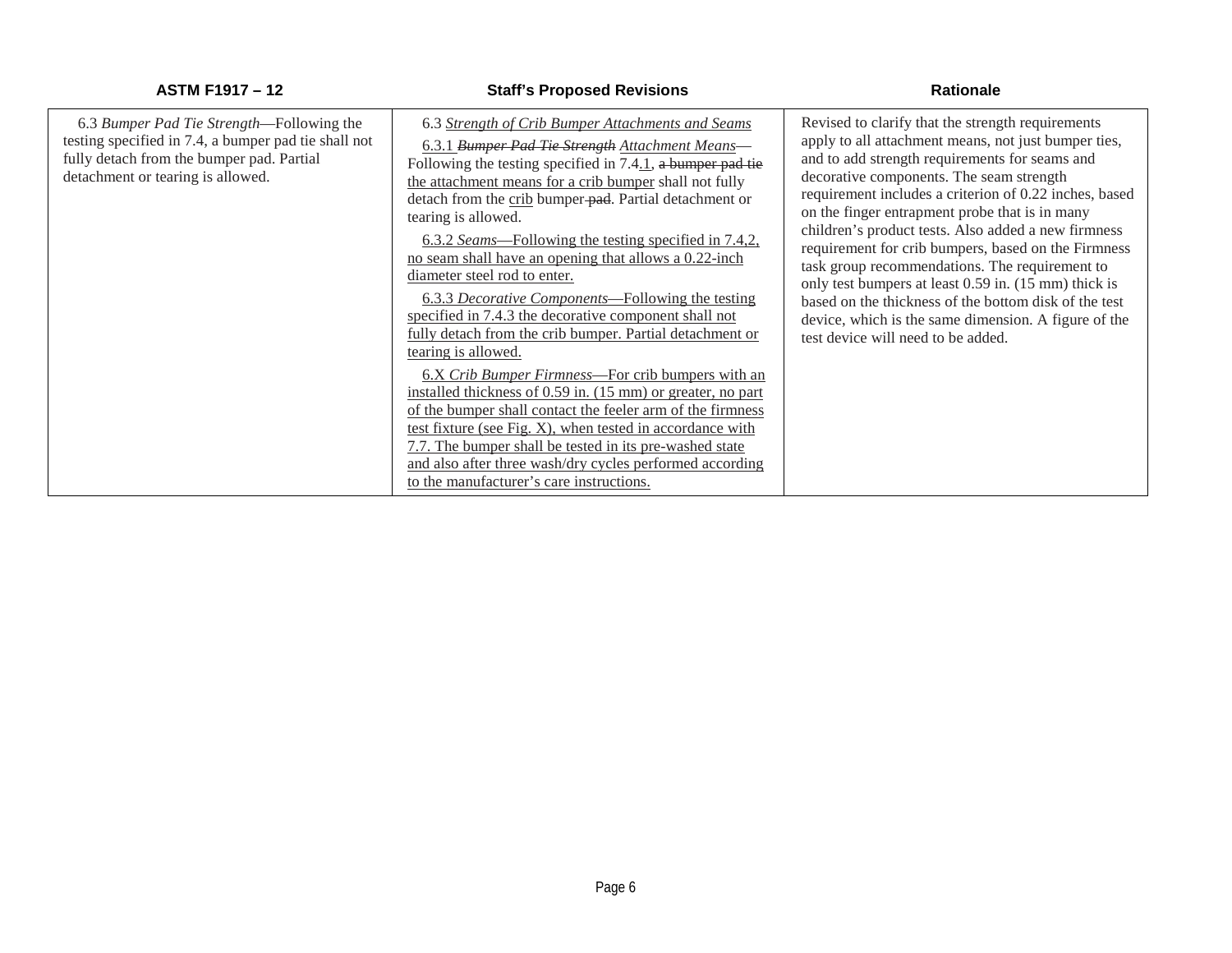### **7. Test Methods**

7.3 *Bumper Thickness Test*—Align thickness test fixture so that the surface fixture with the opening is horizontal. bumper end into the opening so that the bumper end into the bumper so that the bumper solution. end protrudes just beyond the lower s test fixture and attach a 5-lb static weight midpoint of the protruding bumper en the bumper positioned vertically, allo weight to slowly draw the bumper through the sum opening.

NOTE 1-If bumper ties or other localized provided to secure the bumper to the crib the bumper sliding through the bumper th fixture, ease the ties or fasteners through then continue the test.

7.4 *Bumper Pad Tie Attachment St.* Apply a tensile force of 20 lb on the  $tie(s)$  in a perpendicular direction away attachment point of the ties to the bur The force shall be applied evenly with of 5 s, and maintained for additional loading device shall be a self-indicati gauge or other appropriate means have accuracy of  $60.5$  lb  $(62 \text{ N})$ .

7.4.1 Bumper pad ties that share a attachment shall be tested together, as

NOTE 2-There is no single clamp or a means specified for the bumper pad tie at strength test. Any suitable means may be the force specified in 7.4.

| n the bumper<br>ice of the<br>l. Insert a<br>the bumper<br>surface of the<br>eight to the<br>nd. Keeping | 7.3 Crib Bumper Thickness Test-Align the bumper thickness<br>test fixture so that the surface of the fixture with the opening is<br>horizontal. Insert a bumper end into the opening so that the<br>bumper end protrudes just beyond the lower surface of the test<br>fixture and attach a 5-lb static weight to the midpoint of the<br>protruding bumper end. Keeping the bumper positioned vertically,<br>allow the weight to slowly draw the bumper through the opening. | Added new test methods for the various<br>strength requirements added to section 6.<br>The attachment means strength test was also<br>revised to test the strength of a tie filament<br>along its length. |
|----------------------------------------------------------------------------------------------------------|-----------------------------------------------------------------------------------------------------------------------------------------------------------------------------------------------------------------------------------------------------------------------------------------------------------------------------------------------------------------------------------------------------------------------------------------------------------------------------|-----------------------------------------------------------------------------------------------------------------------------------------------------------------------------------------------------------|
| ow the<br>rough the                                                                                      | NOTE 1-If bumper ties the attachment means or other localized means<br>provided to secure the bumper to the crib interfere with the bumper<br>sliding through the bumper thickness test fixture, ease the ties or fasteners                                                                                                                                                                                                                                                 |                                                                                                                                                                                                           |
| ized means                                                                                               | other attachment means through the fixture and then continue the test.                                                                                                                                                                                                                                                                                                                                                                                                      |                                                                                                                                                                                                           |
| interfere with<br>nickness test                                                                          | 7.4 Crib Bumper Strength Tests-Tensile tests of attachment                                                                                                                                                                                                                                                                                                                                                                                                                  |                                                                                                                                                                                                           |
| the fixture and                                                                                          | means, decorative components, and seams shall be conducted<br>using clamps as described in 7.4.1, 7.4.2, 7.4.3. The force in each                                                                                                                                                                                                                                                                                                                                           |                                                                                                                                                                                                           |
|                                                                                                          | test shall be applied evenly within a period of 5 s, and maintained                                                                                                                                                                                                                                                                                                                                                                                                         |                                                                                                                                                                                                           |
| trength—                                                                                                 | for additional 10 s. The loading device shall be a self-indicating                                                                                                                                                                                                                                                                                                                                                                                                          |                                                                                                                                                                                                           |
| bumper pad                                                                                               | gauge or other appropriate means having an accuracy of $+/-0.5$ lb                                                                                                                                                                                                                                                                                                                                                                                                          |                                                                                                                                                                                                           |
| ay from the                                                                                              | $(+/-2 N).$                                                                                                                                                                                                                                                                                                                                                                                                                                                                 |                                                                                                                                                                                                           |
| mper pad.                                                                                                | 7.4.1 Bumper Pad Tie Attachment Means Strength-Apply a                                                                                                                                                                                                                                                                                                                                                                                                                      |                                                                                                                                                                                                           |
| thin a period                                                                                            | tensile force of 20 lb on the bumper-pad-tie( $s$ ) attachment means                                                                                                                                                                                                                                                                                                                                                                                                        |                                                                                                                                                                                                           |
| $10 s$ . The                                                                                             | by clamping the free end in a perpendicular direction away from                                                                                                                                                                                                                                                                                                                                                                                                             |                                                                                                                                                                                                           |
| ing force                                                                                                | the attachment point of the ties to the bumper-pad. The force shall                                                                                                                                                                                                                                                                                                                                                                                                         |                                                                                                                                                                                                           |
| ving an                                                                                                  | be applied evenly within a period of 5 s, and maintained for                                                                                                                                                                                                                                                                                                                                                                                                                |                                                                                                                                                                                                           |
|                                                                                                          | additional 10 s. The loading device shall be a self indicating force                                                                                                                                                                                                                                                                                                                                                                                                        |                                                                                                                                                                                                           |
| common<br>s if one tie.                                                                                  | gauge or other appropriate means having an accuracy of 60.5 lb<br>$(62-N)$ .                                                                                                                                                                                                                                                                                                                                                                                                |                                                                                                                                                                                                           |
| attachment                                                                                               | 7.4.1.1 Bumper pad ties Attachment means that share a common                                                                                                                                                                                                                                                                                                                                                                                                                |                                                                                                                                                                                                           |
| ttachment                                                                                                | attachment point shall be tested together, as if one tie attachment                                                                                                                                                                                                                                                                                                                                                                                                         |                                                                                                                                                                                                           |
| used to apply                                                                                            | means.                                                                                                                                                                                                                                                                                                                                                                                                                                                                      |                                                                                                                                                                                                           |
|                                                                                                          | NOTE 2—There is no single clamp or method of attachment means                                                                                                                                                                                                                                                                                                                                                                                                               |                                                                                                                                                                                                           |
|                                                                                                          | specified for the crib bumper-pad tie attachment means strength test. Any                                                                                                                                                                                                                                                                                                                                                                                                   |                                                                                                                                                                                                           |
|                                                                                                          | suitable means may be used to apply the force specified in 7.4.1.                                                                                                                                                                                                                                                                                                                                                                                                           |                                                                                                                                                                                                           |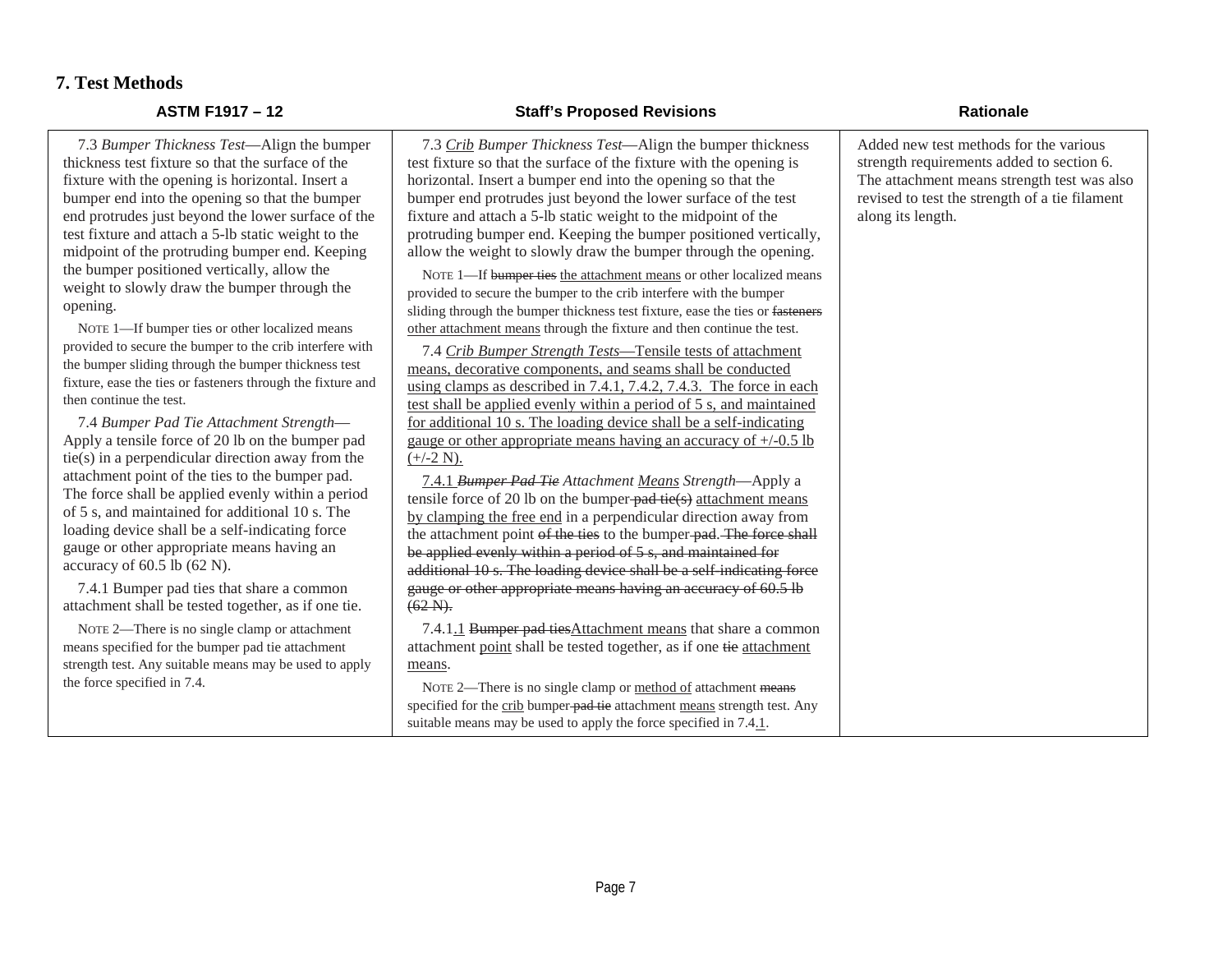| (No requirement) | 7.4.2 Seams Strength—Apply a tensile force of 20 lb in a<br>direction most likely to pull the seam apart. The clamps used to<br>grip the material on either side of the seam to be tested shall have<br>jaws to which are attached 3/4-in. (19-mm) diameter washers (see<br>Fig. XX). The clamps shall be attached to the cover material of a<br>completely assembled crib liner in a manner such that the outside<br>diameter of the 3/4-in. (19-mm) washers at a point nearest the<br>seam shall be close to, but no closer than $1/2$ in. (13 mm) from the<br>edge of the seam stitching thread.<br>7.4.3 Decorative Components, Attachment Strength-Apply a<br>tensile force of 20 lb on the decorative component in a<br>perpendicular direction away from the attachment point of the<br>decorative component to the crib liner. With the crib liner held in<br>a convenient position, an appropriate clamp shall be attached to<br>the decorative component. The clamp shall be applied in a manner<br>that will not affect the structural integrity of the attachment<br>between the decorative component and the crib bumper. | Continuation of Crib Bumper Strength test<br>methods.                                     |
|------------------|----------------------------------------------------------------------------------------------------------------------------------------------------------------------------------------------------------------------------------------------------------------------------------------------------------------------------------------------------------------------------------------------------------------------------------------------------------------------------------------------------------------------------------------------------------------------------------------------------------------------------------------------------------------------------------------------------------------------------------------------------------------------------------------------------------------------------------------------------------------------------------------------------------------------------------------------------------------------------------------------------------------------------------------------------------------------------------------------------------------------------------------|-------------------------------------------------------------------------------------------|
| (No requirement) | BRAZE 3/4 Dia PLAIN Stl WASHER<br>TO JAW TIPS<br>o<br>LEVER WRENCH, Mod L-8-<br>LEVERAGE TOOLS, Inc.<br>GLENVIL, NEB - 66941<br><b>FIG. XX Seam Clamp</b>                                                                                                                                                                                                                                                                                                                                                                                                                                                                                                                                                                                                                                                                                                                                                                                                                                                                                                                                                                              | Added figure showing seam clamp<br>referenced in 7.4.2. This figure is from<br>ASTM F963. |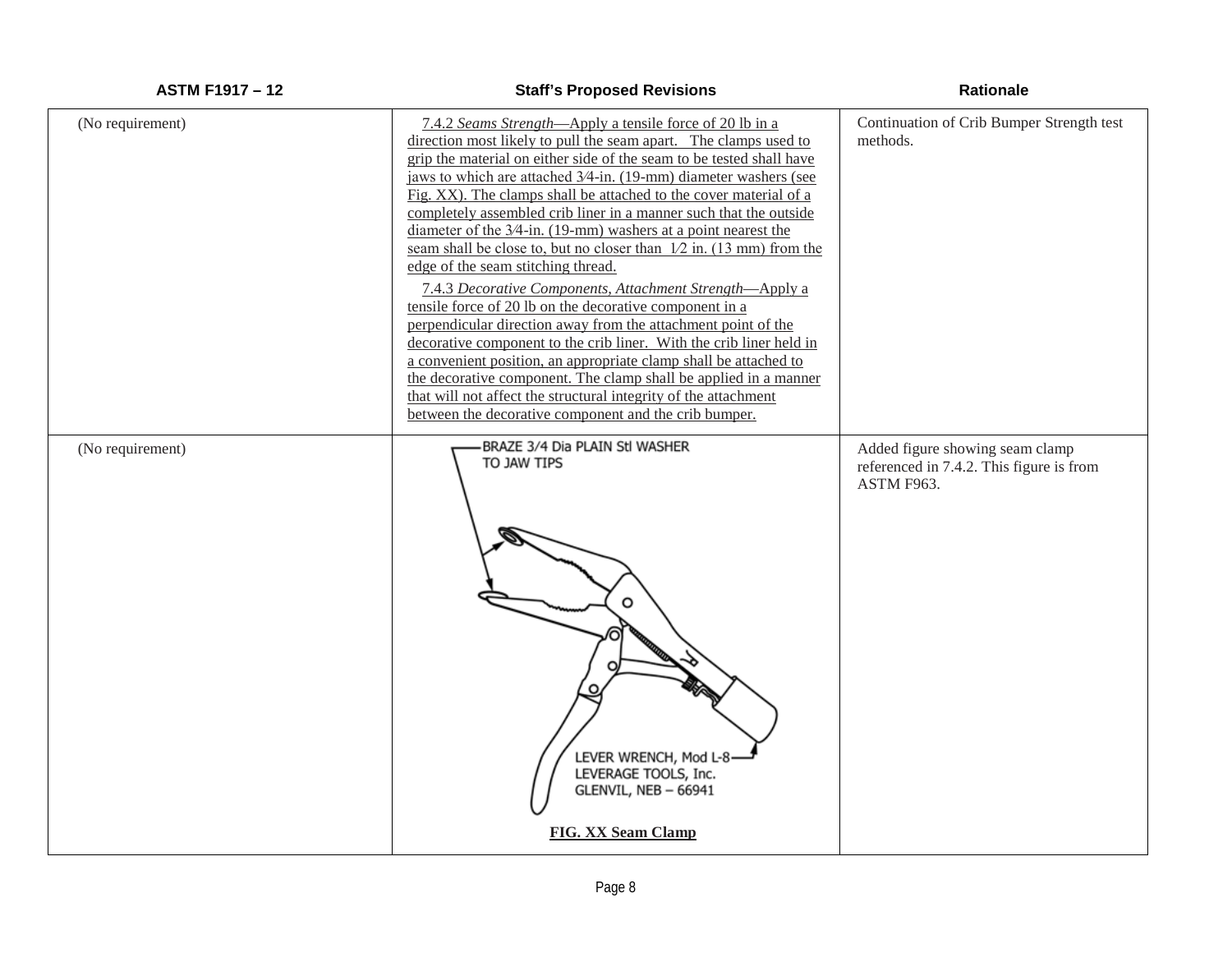| (No requirement) | 7.5 Permanency of Labels and Warnings:<br>7.5.1 A paper label (excluding labels attached by a seam) shall<br>be considered permanent if, during an attempt to remove it<br>without the aid of tools or solvents, it cannot be removed, it tears<br>into pieces upon removal, or such action damages the surface to<br>which it is attached.<br>7.5.2 A non-paper label (excluding labels attached by a seam)<br>shall be considered permanent if, during an attempt to remove it<br>without the aid of tools or solvents, it cannot be removed or such<br>action damages the surface to which it is attached.<br>7.5.3 A warning label attached by a seam shall be considered<br>permanent if it does not detach when subjected to a 15 lbf (67 N)<br>pull force applied in any direction most likely to cause failure<br>using a 0.75 in. (19 mm) diameter clamp surface. Gradually apply<br>the force over 5 s and maintain for an additional 10 s.<br>7.6 Adhesion Test for Warnings Applied Directly onto the<br>Surface of the Product:<br>7.6.1 Apply the tape test defined in Test Methods D3359, Test<br>Method B—Cross-Cut Tape Test of Test Methods, eliminating<br>parallel cuts.<br>7.6.2 Perform this test once in each different location where<br>warnings are applied.<br>7.6.3 The warning statements will be considered permanent if<br>the printing in the area tested is still legible and attached after<br>being subjected to this test.<br>7.6.4 A non-paper label, during an attempt to remove it without<br>the aid of tools or solvents, shall not fit entirely within the small<br>parts cylinder defined in 16 CFR 1501 if it can be removed. | Added missing warning permanence test<br>methods that are consistent with analogous<br>requirements in other ASTM juvenile<br>products standards. |
|------------------|---------------------------------------------------------------------------------------------------------------------------------------------------------------------------------------------------------------------------------------------------------------------------------------------------------------------------------------------------------------------------------------------------------------------------------------------------------------------------------------------------------------------------------------------------------------------------------------------------------------------------------------------------------------------------------------------------------------------------------------------------------------------------------------------------------------------------------------------------------------------------------------------------------------------------------------------------------------------------------------------------------------------------------------------------------------------------------------------------------------------------------------------------------------------------------------------------------------------------------------------------------------------------------------------------------------------------------------------------------------------------------------------------------------------------------------------------------------------------------------------------------------------------------------------------------------------------------------------------------------------------------------------------------------------------|---------------------------------------------------------------------------------------------------------------------------------------------------|
|                  |                                                                                                                                                                                                                                                                                                                                                                                                                                                                                                                                                                                                                                                                                                                                                                                                                                                                                                                                                                                                                                                                                                                                                                                                                                                                                                                                                                                                                                                                                                                                                                                                                                                                           |                                                                                                                                                   |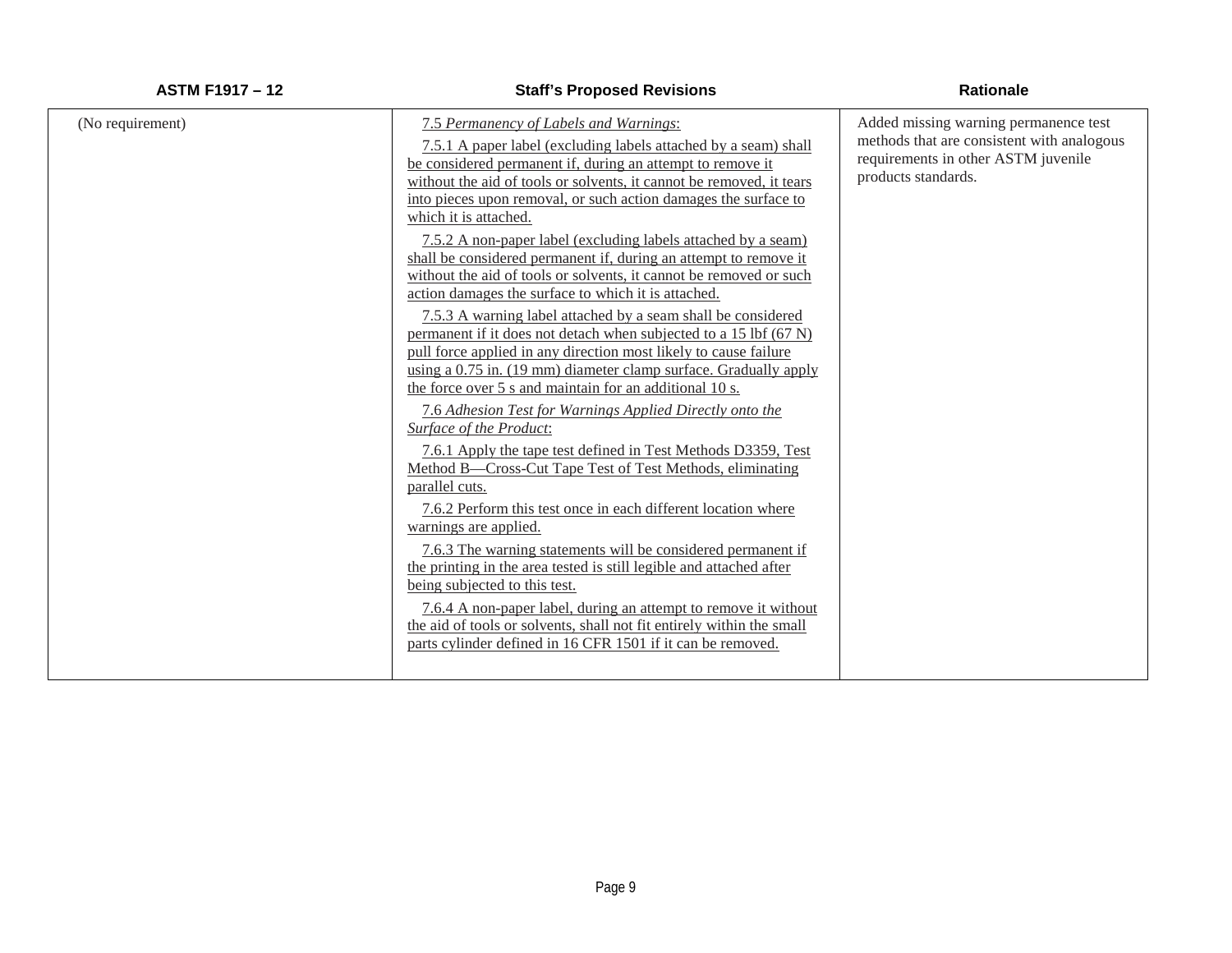| (No requirement) | <u>7.7 Crib Bumper Firmness Test—Select one side of the crib</u><br>bumper. All marks described in this section shall be made at mid-<br>bumper height. For each crib bumper intended for a short side of<br>a crib, or segments of a crib bumper intended for a short side of a<br>crib, mark two points along the bumper length: one at 1/3 of the<br>total length, and one at 2/3 of the total length. For each crib<br>bumper intended for a long side of a crib, or segments of a crib<br>bumper intended for a long side of a crib, mark three points along<br>the bumper length: 1/4, 1/2, and 3/4 of the total length. There will<br>be 10 marks in total for a single continuous bumper intended to<br>cover all four sides of a standard full-size rectangular crib. For<br>each crib bumper intended for a circular crib, divide the total<br>bumper length into 10 equal segments and mark the centroid of<br>each segment. For crib bumpers no wider than 8 inches (203)<br>mm), with the long axis intended to be installed vertically on the<br>crib side, mark the centroid of the bumper. Place the center of the<br>firmness test fixture (Figure X) on each mark with the feeler arm<br>oriented in a way that is most likely to contact the bumper surface<br>when the fixture is set down, such as over a plush construction.<br>The firmness test fixture may be rotated such that the feeler arm is<br>in any orientation that is completely over the crib bumper. Crib<br>bumpers shall be conditioned for 48 hours prior to testing in an<br>environment of 23 +/- 2 Celsius and a relative humidity of $50 +$ /- | Added crib bumper firmness test methods,<br>largely based on AS/NZS 8811.1 and the<br>Firmness task group recommendations.<br>Also, added specific test requirements for<br>vertical bumpers and bumpers intended for<br>circular cribs. A new section 8.4 includes a<br>requirement for bumpers to be marked to<br>indicate which portions are intended for the<br>long or short sides of a crib. The test<br>methods continue on the next page, with the<br>test equipment. |
|------------------|--------------------------------------------------------------------------------------------------------------------------------------------------------------------------------------------------------------------------------------------------------------------------------------------------------------------------------------------------------------------------------------------------------------------------------------------------------------------------------------------------------------------------------------------------------------------------------------------------------------------------------------------------------------------------------------------------------------------------------------------------------------------------------------------------------------------------------------------------------------------------------------------------------------------------------------------------------------------------------------------------------------------------------------------------------------------------------------------------------------------------------------------------------------------------------------------------------------------------------------------------------------------------------------------------------------------------------------------------------------------------------------------------------------------------------------------------------------------------------------------------------------------------------------------------------------------------------------------------------------------------------------------|-------------------------------------------------------------------------------------------------------------------------------------------------------------------------------------------------------------------------------------------------------------------------------------------------------------------------------------------------------------------------------------------------------------------------------------------------------------------------------|
|                  | 5%. The crib bumper shall be fully assembled and dry prior to<br>testing.                                                                                                                                                                                                                                                                                                                                                                                                                                                                                                                                                                                                                                                                                                                                                                                                                                                                                                                                                                                                                                                                                                                                                                                                                                                                                                                                                                                                                                                                                                                                                                  |                                                                                                                                                                                                                                                                                                                                                                                                                                                                               |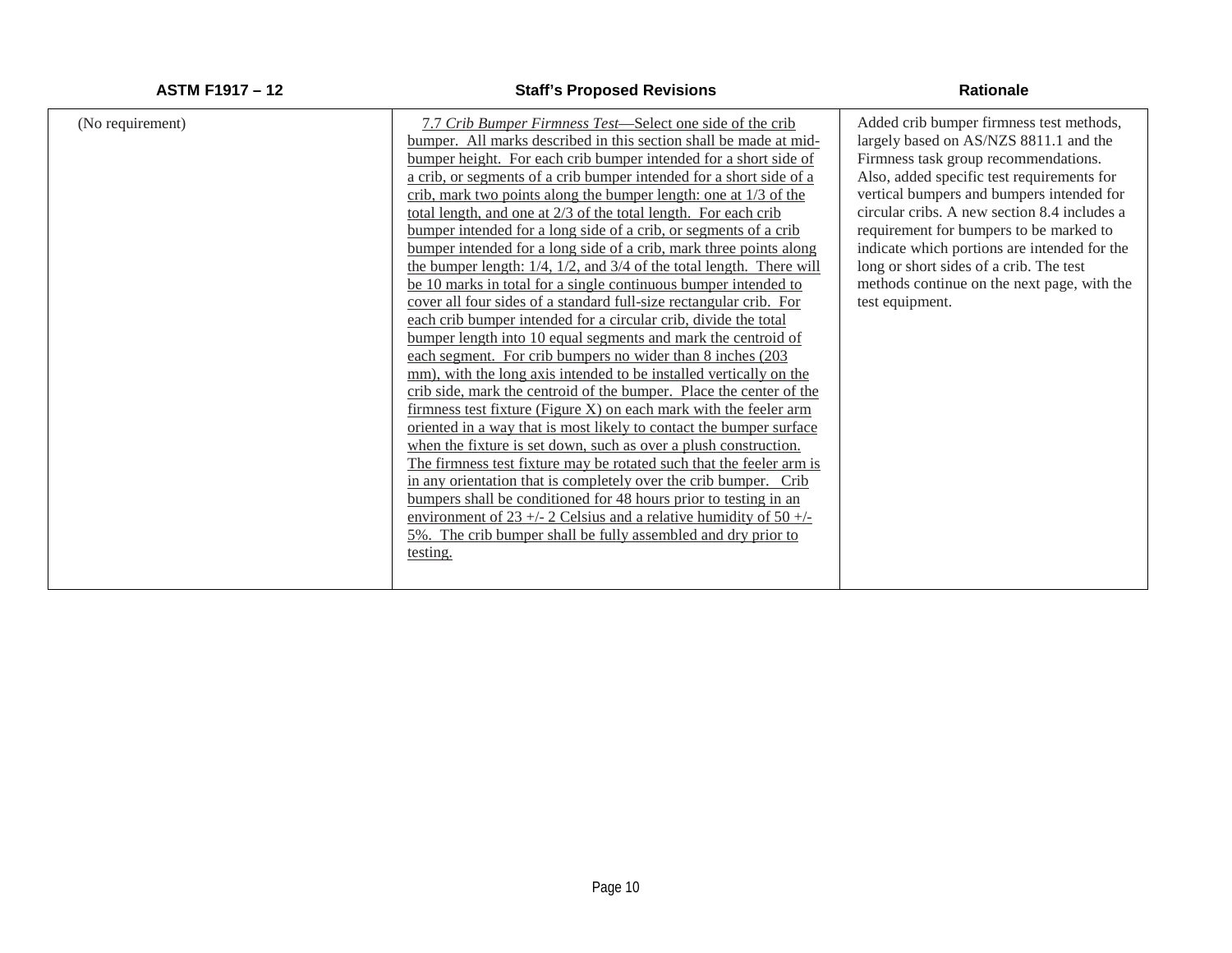| (No requirement) | 7.7.1 Test Equipment – The Crib Bumper Firmness Testing<br>Apparatus of Figure X shall be constructed with the following<br>components:<br>7.7.1.1 A Rigid Disk with a diameter of 203mm, thickness of<br>15mm with a bottom radius of 1mm.                                                       | Continuation of Crib Bumper Firmness test<br>methods section. The test methods continue<br>on the next page, with the specific test<br>procedure. |
|------------------|---------------------------------------------------------------------------------------------------------------------------------------------------------------------------------------------------------------------------------------------------------------------------------------------------|---------------------------------------------------------------------------------------------------------------------------------------------------|
|                  | 7.7.1.2 A Feeler Arm of high speed steel comprising a flat bar,<br>12mm wide, 0.02 to 0.03 in. thick, with square-cut ends that is<br>positioned over a radial axis of the Rigid Disk and attached to the<br>Rigid Disk such that the Feeler Arm overhangs the edge of the<br>Rigid Disk by 40mm. |                                                                                                                                                   |
|                  | 7.7.1.3 A Level Indicator attached to the Rigid Disk near the<br>Feeler Arm, without touching, and such that it indicates level with<br>minimum accuracy of 0.14 in/ft parallel to the feeler arm and does<br>not overhang the edge of the Rigid Disk in a way that interferes<br>with testing.   |                                                                                                                                                   |
|                  | 7.7.1.4 A Vertical Column with Handle and Collar attached to<br>the center of the Rigid Disk.                                                                                                                                                                                                     |                                                                                                                                                   |
|                  | 7.7.1.5 Total mass of the Apparatus shall be 5,200 grams<br>including all components and fasteners.                                                                                                                                                                                               |                                                                                                                                                   |
|                  | 7.7.1.6 Mass of the Rigid Disk shall be not less than 70% of the<br>total mass.                                                                                                                                                                                                                   |                                                                                                                                                   |
|                  | 7.7.1.7 Vertical height of assembled apparatus shall not exceed<br>8 in and the height of the collar shall not exceed 2 in to minimize<br>the bias to the Rigid Disk.                                                                                                                             |                                                                                                                                                   |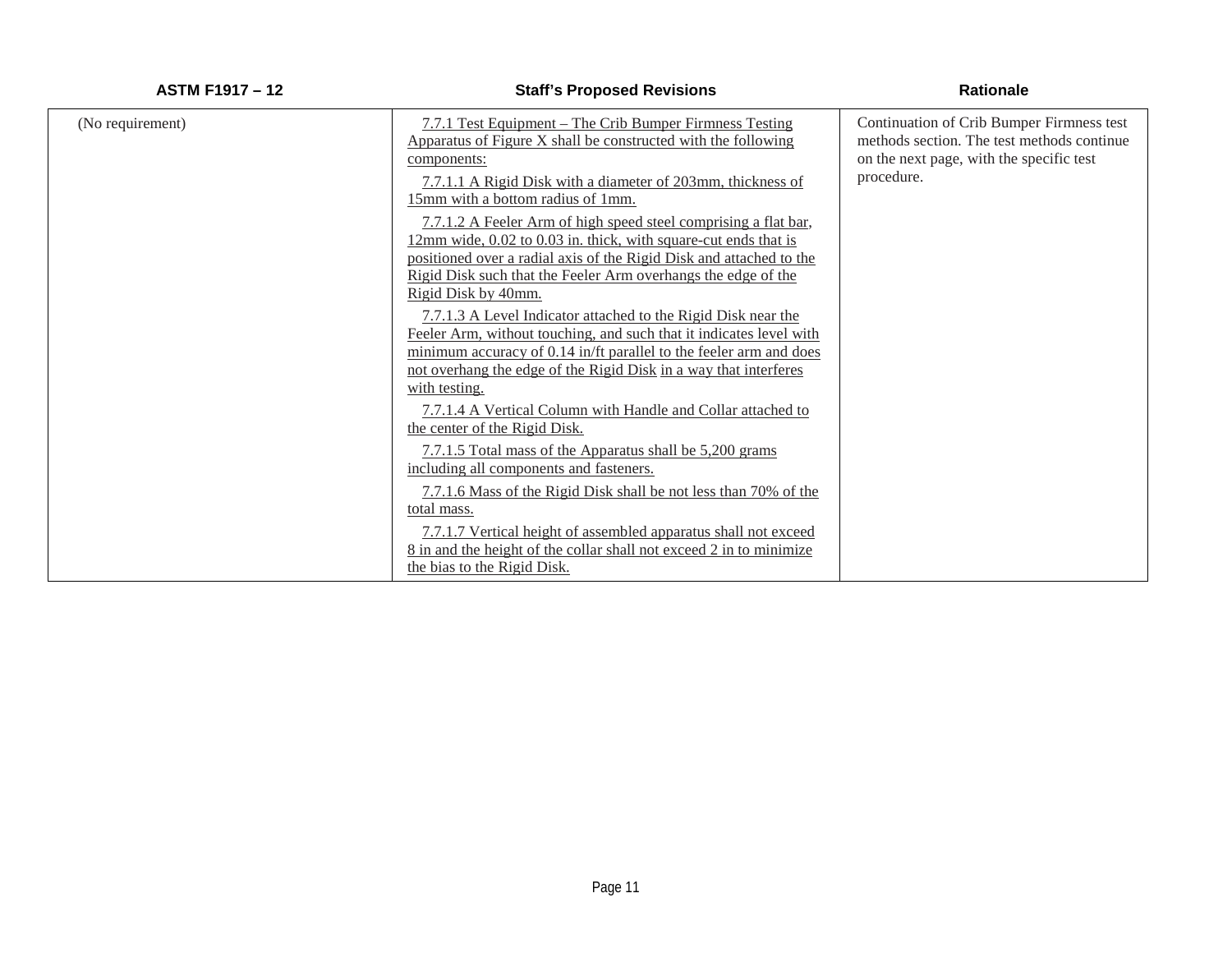| (No requirement) | 7.7.2 Test Procedure                                                                                                            | Continuation of Crib Bumper Firmness test |
|------------------|---------------------------------------------------------------------------------------------------------------------------------|-------------------------------------------|
|                  | 7.7.2.1 Shake the crib bumper to aerate and distribute any filling                                                              | methods section.                          |
|                  | materials evenly if the next placement is within 18 inches of, or                                                               |                                           |
|                  | for vertical bumpers if any affected segments haves been                                                                        |                                           |
|                  | contacted, or 5 minutes have elapsed since the previous                                                                         |                                           |
|                  | placement. Allow the crib bumper to settle for 5 minutes.                                                                       |                                           |
|                  | 7.7.2.2 Place the side to test face up on a horizontal, flat, rigid                                                             |                                           |
|                  | surface for testing. The crib bumper may be secured to the                                                                      |                                           |
|                  | horizontal surface using the attachment means in a manner that                                                                  |                                           |
|                  | approximates securing the crib bumper to crib rails. For vertically                                                             |                                           |
|                  | installed crib bumpers, place segments down with bottom ends<br>aligned and at a parallel spacing of 2-3/8 inch plus one bumper |                                           |
|                  | width as intended in a crib installation.                                                                                       |                                           |
|                  |                                                                                                                                 |                                           |
|                  | 7.7.2.3 Of the placements located, test those that are not<br>affected by previous tests as described in 7.7.2.1 to minimize    |                                           |
|                  | effects from adjacent placements.                                                                                               |                                           |
|                  | 7.7.2.4 Test each placement in 7.7.2.3 by lowering the firmness                                                                 |                                           |
|                  | test fixture with the bottom disk horizontal until the fixture is                                                               |                                           |
|                  | supported by the crib bumper. Gently adjust the orientation of the                                                              |                                           |
|                  | base manually if needed until it is horizontal while resting. Record                                                            |                                           |
|                  | any contact with the feeler gauge at each placement.                                                                            |                                           |
|                  | 7.7.2.5 Repeat firmness testing 7.7.2.1 to 7.7.2.4 until all                                                                    |                                           |
|                  | remaining located placements have been tested. Repeat as                                                                        |                                           |
|                  | needed.                                                                                                                         |                                           |
|                  | 7.7.2.6 Repeat firmness testing on the other side of the bumper.                                                                |                                           |
|                  | Testing the other side is not required for crib bumpers that cannot                                                             |                                           |
|                  | be reasonably installed on the other side.                                                                                      |                                           |
|                  |                                                                                                                                 |                                           |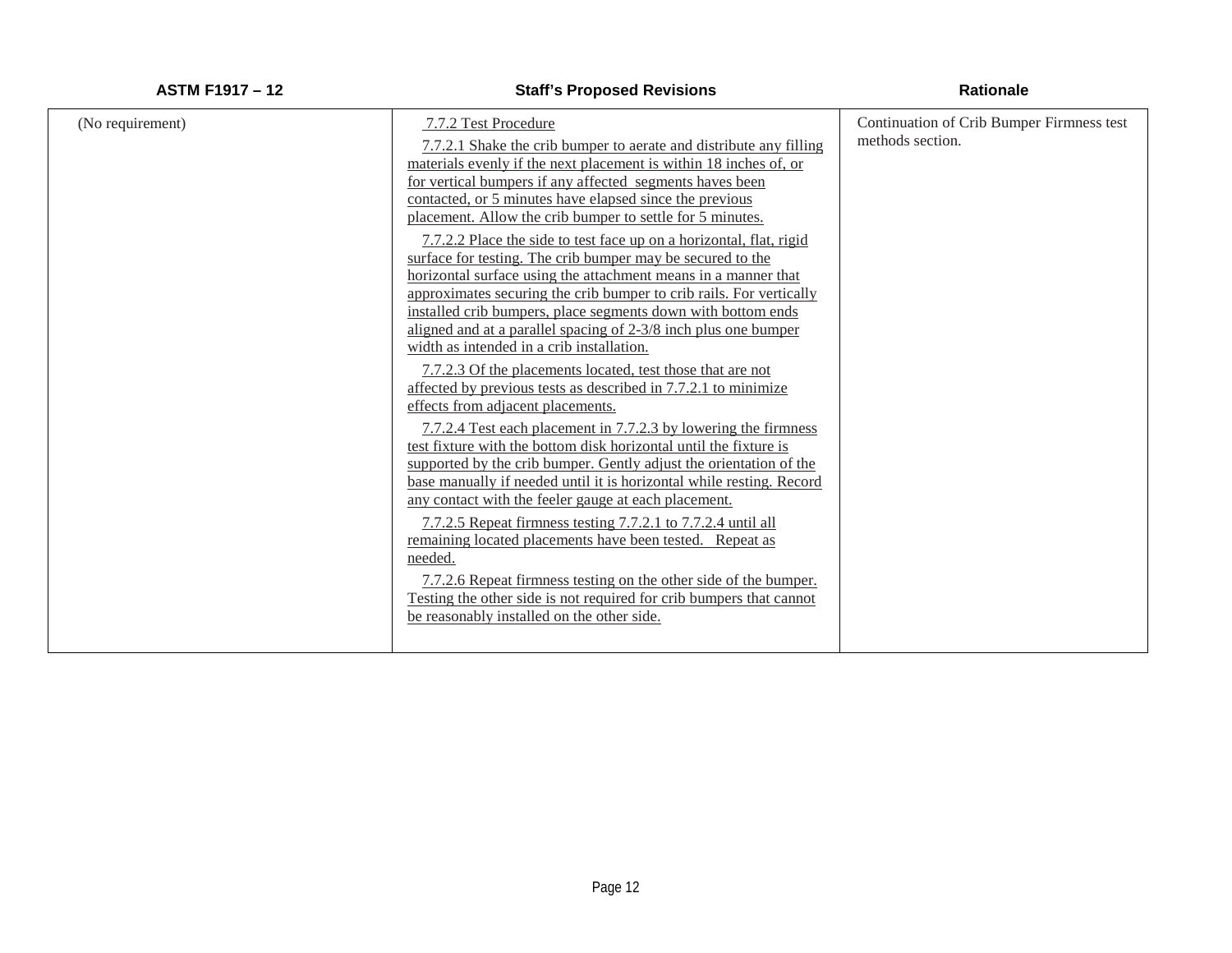# **8. Product/Package Marking Requirements**

| <b>ASTM F1917 - 12</b>                                                                                                                                                                                                                                                                                                                      | <b>Staff's Proposed Revisions</b>                                                                                                                                                                                                                                                                                                                                                                                                                                                                                                                                                                                                                                                                                                                                                                                                                                                                                                                                                                                                                                                                                                                                              | <b>Rationale</b>                                                                                                                                                                                                                                                                                                                                   |
|---------------------------------------------------------------------------------------------------------------------------------------------------------------------------------------------------------------------------------------------------------------------------------------------------------------------------------------------|--------------------------------------------------------------------------------------------------------------------------------------------------------------------------------------------------------------------------------------------------------------------------------------------------------------------------------------------------------------------------------------------------------------------------------------------------------------------------------------------------------------------------------------------------------------------------------------------------------------------------------------------------------------------------------------------------------------------------------------------------------------------------------------------------------------------------------------------------------------------------------------------------------------------------------------------------------------------------------------------------------------------------------------------------------------------------------------------------------------------------------------------------------------------------------|----------------------------------------------------------------------------------------------------------------------------------------------------------------------------------------------------------------------------------------------------------------------------------------------------------------------------------------------------|
| 8. Product/Package Marking<br>8.1 Each product shall have a permanent<br>conspicuous label that identifies the name and<br>address (city, state, and zip code) of the<br>manufacturer, distributor, or seller, or a label<br>that identifies the Registered Identification<br>Number (RN) or Wool Products Labeling Act<br>Number $(WPL)$ . | 8. Product/Package Marking and Labeling<br>8.1 Each product shall have a permanent conspicuous label that identifies the<br>name and address (city, state, and zip code) of the manufacturer, distributor, or<br>seller, or a label that identifies the Registered Identification Number (RN) or<br>Wool Products Labeling Act Number (WPL). <sup>1</sup><br>8.1 Each product and its retail package shall be marked or labeled clearly and<br>legibly to indicate the following:<br>8.1.1 The name, place of business (city, state, and mailing address, including<br>zip code), and telephone number of the manufacturer, distributor, or seller.<br>8.1.2 A code mark or other means that identifies the date (month and year as a<br>minimum) of manufacture.<br>8.2 The marking and labeling on the product shall be permanent.<br>8.3 Any upholstery labeling required by law shall not be used to meet the<br>requirements of this section.<br>8.4 Crib bumpers shall be marked or labeled clearly and legibly to identify<br>which segments of the bumper are intended for the short and long sides of the<br>crib, unless the bumper is intended for a circular crib. | Revised to be consistent with the<br>approved language of the Ad Hoc<br>Language Task Group, as of<br>October 24, 2017 (Revision C).<br>Also, added a requirement for crib<br>bumpers to be marked to indicate<br>which portions are intended for the<br>short and long sides of a crib, to<br>avoid confusion about how to<br>install the bumper. |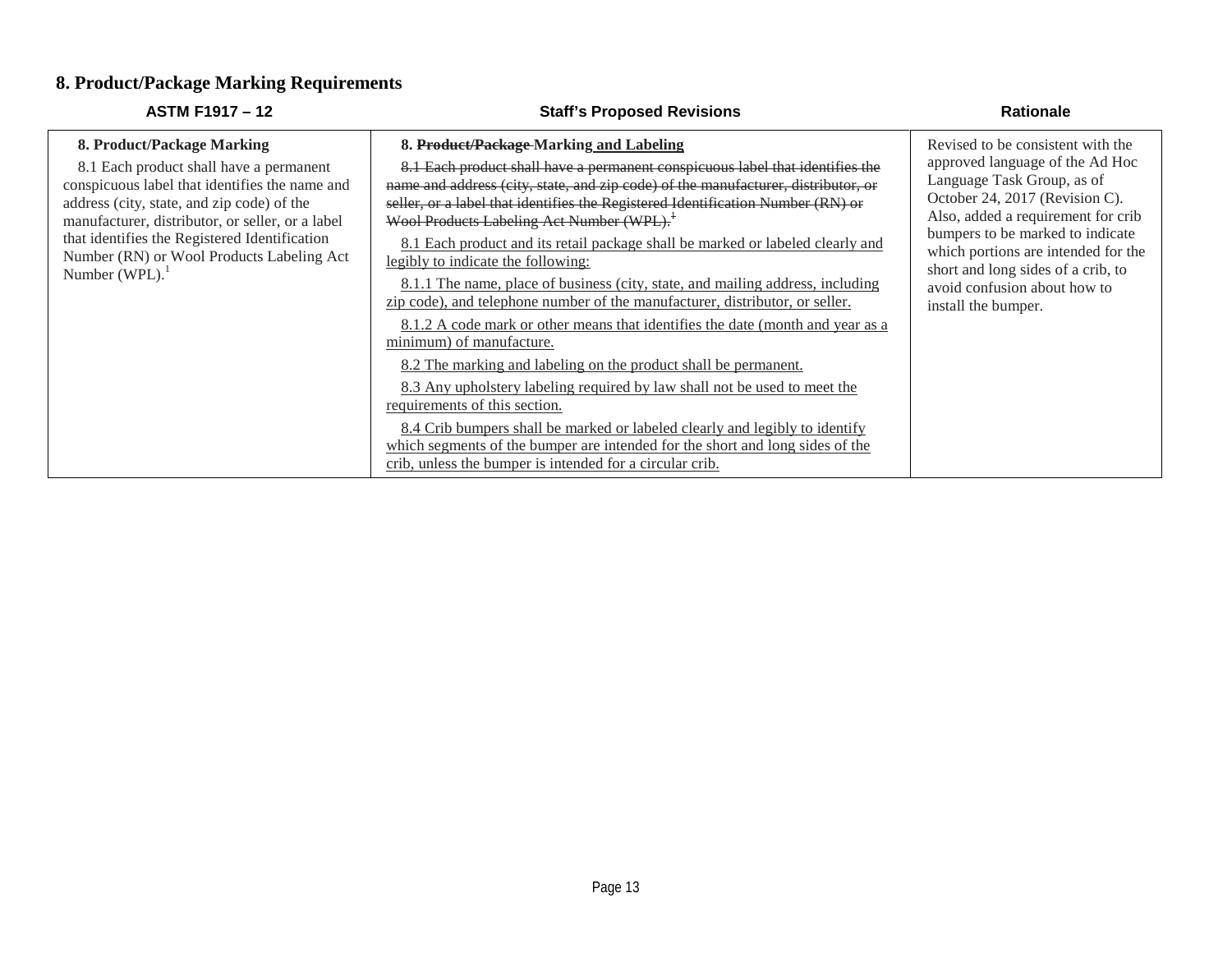8.2 *Product Warning Labels*—A permanent conspicuous label(s) shall be on each infant bedding and related accessory as specified in this section. The label(s) shall be in the ANSI format, which would include a delineated signal word panel containing the safety alert symbol before the signal word and a contrasting background. The label(s) shall begin with the word "WARNING," the letters of which shall not be less than 0.2 in. (5 mm) high. The remaining text shall be in letters whose upper case shall be not less than 0.1 in. (2.5 mm) high.

### **ASTM F1917 – 12 Staff's Proposed Revisions Rationale**

8.2 *Product Warning Labels*—A permanent conspicuous label(s) shall be on each infant bedding and related accessory as specified in this section. The label(s) shall be in the ANSI format, which would include a delineated signal word panel containing the safety alert symbol before the signal word and a contrasting background. The label(s) shall begin with the word "WARNING," the letters of which shall not be less than 0.2 in. (5 mm) high. The remaining text shall be in letters whose upper case shall be not less than 0.1 in. (2.5 mm) high. 8.5 *Warning Design for Product:* 8.5.1 The warnings shall be easy to read and understand and be in the English language at a minimum. 8.5.2 Any marking or labeling provided in addition to those required by this section shall not contradict or confuse the meaning of the required information, or be otherwise misleading to the consumer. 8.5.3 The warning statements shall be conspicuous and permanent. 8.5.4 The warnings shall conform to ANSI Z535.4–2011, American National Standard for Product Safety Signs and Labels, sections 6.1–6.4, 7.2–7.6.3, and 8.1, with the following changes. 8.5.4.1 In sections 6.2.2, 7.3, 7.5, and 8.1.2, replace "should" with "shall." 8.5.4.2 In section 7.6.3, replace "should (when feasible)" with "shall." 8.5.4.3 Strike the word "safety" when used immediately before a color (for example, replace "safety white" with "white"). 8.5.5 The Safety Alert Symbol and the signal word "WARNING" shall be at least 0.2 in. (5 mm) high. The remainder of the text shall be in characters whose uppercase shall be at least 0.1 in. (2.5 mm) high.

NOTE 3—For improved warning readability, typefaces with large height-to-width ratios, which are commonly identified as "condensed," "compressed," "narrow," or similar should be avoided.

8.5.6 *Message Panel Text Layout*:

8.5.6.1 The text shall be left aligned, ragged right for all but one-line text messages, which can be left aligned or centered.

NOTE 4—Left aligned means that the text is aligned along the left margin, and, in the case of multiple columns of text, along the left side of each individual column. Please see Fig. X1.1 in Appendix X1 for examples of left aligned text.

8.5.6.2 The text in each column should be arranged in list or outline format, with precautionary (hazard avoidance) statements preceded by bullet points. Multiple precautionary statements shall be separated by bullet points if paragraph formatting is used.

8.5.7 An example in the format described in this section is shown in Fig. 2.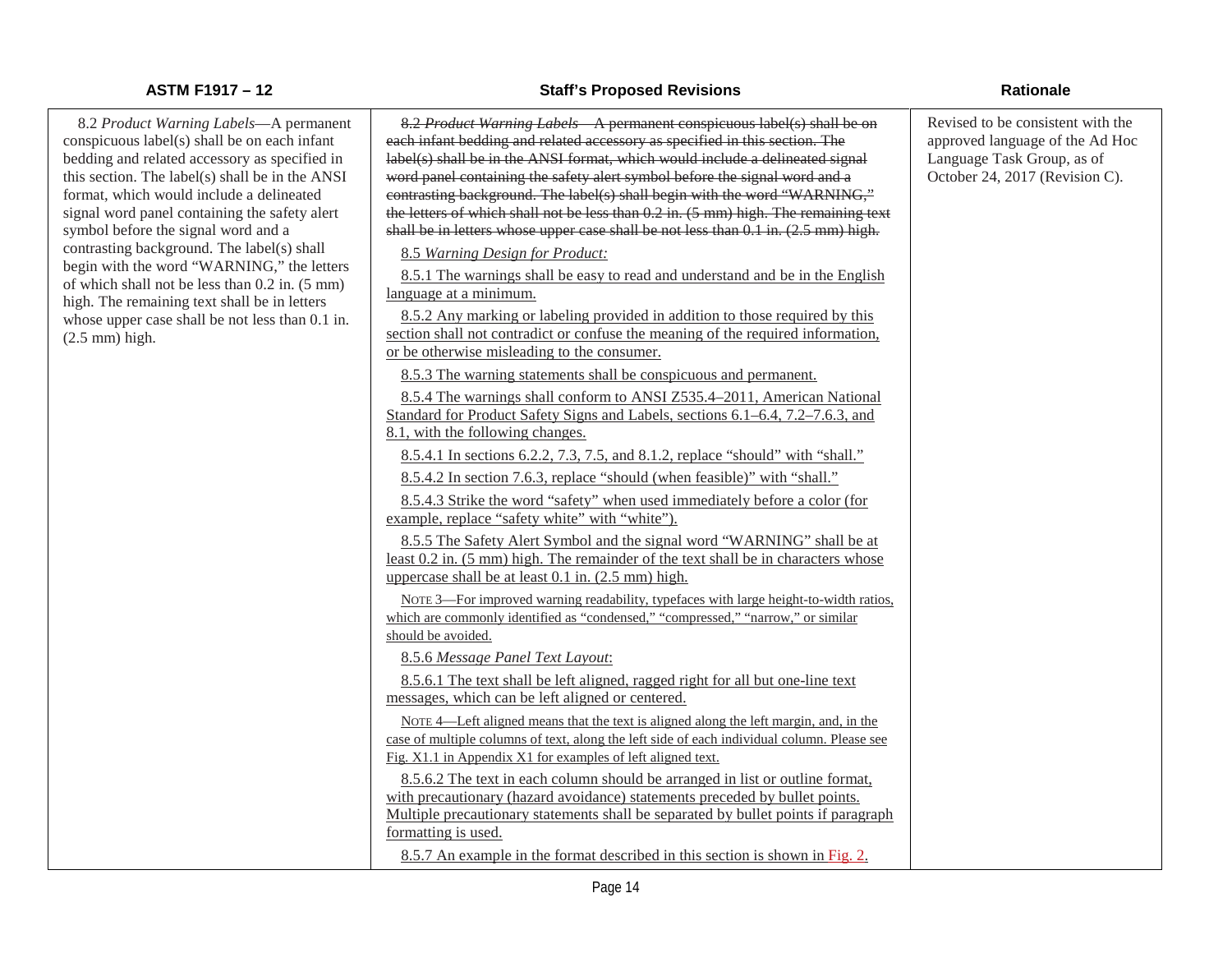8.2.1 *Crib Headboard/Bumper Set or Bumper*—For all headboard/bumper sets or bumpers sold as multiple panels and that can be used separately, all separate panels shall contain the warning label in this section. The warning label(s) for a headboard/bumper set or bumper shall read as follows:

### **WARNING**

To reduce the risk of suffocation, keep top of bumper up and in position. DO NOT allow bumper to sag down or in toward the sleeping surface. DO NOT use bumper if sagging cannot be corrected.

To prevent entanglement or strangulation, position ties to outside of crib and be sure they are secure.

Remove bumper when child can sit up unaided or can pull to a standing position.

### **ASTM F1917 – 12 Staff's Proposed Revisions Rationale**

8.2.1 *Crib Headboard/Bumper Set or Bumper*—For all headboard/bumper sets or bumpers sold as multiple panels and that can be used separately, all separate panels shall contain the warning label in this section. The warning label(s) for a headboard/bumper set or bumper shall read as follows:

### **WARNING**

To reduce the risk of suffocation, keep top of bumper up and in position. DO NOT allow bumper to sag down or in toward the sleeping surface. DO NOT use bumper if sagging cannot be corrected.

To prevent entanglement or strangulation, position ties to outside of crib and be sure they are secure.

### Remove bumper when child can sit up unaided or can pull to a standing position.

8.6 *Warning Statements for Crib Bumpers*—Each crib bumper, or each crib bumper panel if the bumper is sold as multiple panels that can be used separately, shall have warning statements to address the following, at a minimum.

8.6.1 **BABIES HAVE SUFFOCATED** in loose bumpers and when trapped between bumpers and other objects in crib. Babies at greatest risk of suffocation include those younger than 4 months, those born prematurely, and those with respiratory problems.

- NEVER put pillows or ANYTHING ELSE in crib that could trap baby against bumper.
- Keep bumper TIGHT against side of crib. DO NOT use if bumper is loose or sags down toward sleeping surface.
- ONLY use bumper in an unbroken full-size crib. NEVER use in toddler bed or bassinet.

NOTE 5—For crib bumpers intended for use in a product other than a standard full-size crib, the manufacturer shall replace the phrase "full-size crib" with the specific type of product for which the bumper is intended.

8.6.2 To prevent **ENTANGLEMENT** or **STRANGULATION**, position ties to outside of crib and be sure they are secure.

8.6.3 Remove bumper when baby can pull to a stand using crib side (starting about 6 months). Older babies can use bumper to climb out of crib.

NOTE 6—Address means that verbiage other than what is shown can be used as long as the meaning is the same or information that is product-specific is presented.

Revised to be consistent with the approved language of the Ad Hoc Language Task Group, as of October 24, 2017 (Revision C). Revisions and additions to the required warnings are based on known hazard patterns and incidents, and include:

- language that identifies key suffocation hazard scenarios and infants most at risk;
- a clearer description of how the bumper should look when properly installed, and more concise language about when consumers should not use bumpers, based on their appearance;
- language that warns against placing pillows or other products into a crib that could trap an infant against the bumper;
- language that directs consumers to only use bumpers in an unbroken fullsize crib; and
- language that identifies the approximate age at which bumpers should be removed, and why removing the bumper is necessary at this age or developmental stage.

Section numbering for warning statements intended for other products covered under F1917 would be renumbered as 8.7 (Fabric Wall Hanging), 8.8 (Mattress Covers), 8.9 (Pillows), 8.10 (Diaper Stacker), and 8.11 (Fitted Sheet).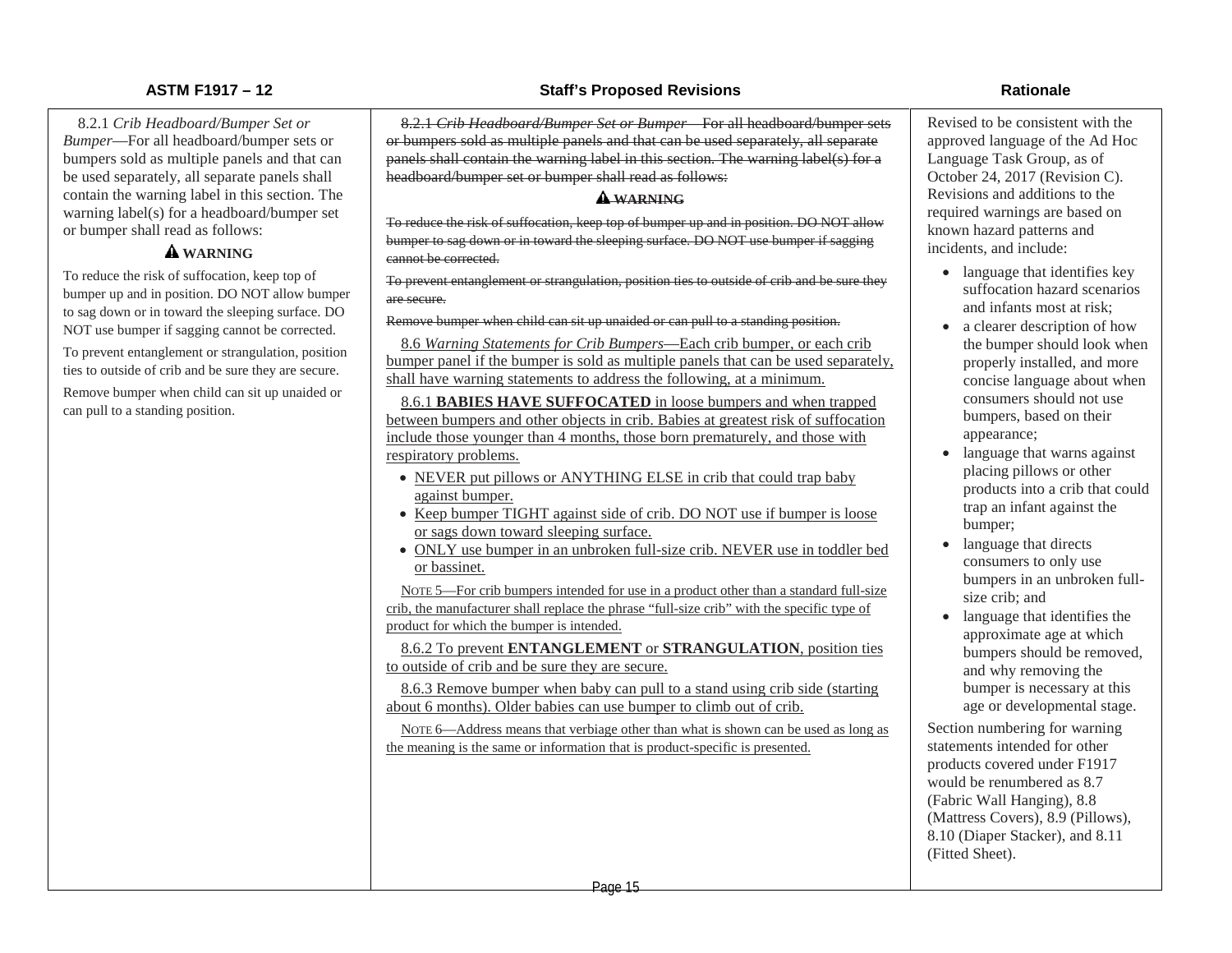| <b>ASTM F1917 - 12</b> | <b>Staff's Proposed Revisions</b>                                                                                                                                                                                                                                                                                                                                                                                                                                                                                                                                                                                                                                                                                                                                                                                                                                                                                                                                                                                                                                                                                                                                                                                                                                                                                                                                                                                                                                                                                                                                                                                                                                                                                                                                                                                                                                                                                                                                                                                                                                                                                                                                                                                                                                                                                                                                                                                                                                                                                                                                                               | <b>Rationale</b>                                                                                                                                                                            |
|------------------------|-------------------------------------------------------------------------------------------------------------------------------------------------------------------------------------------------------------------------------------------------------------------------------------------------------------------------------------------------------------------------------------------------------------------------------------------------------------------------------------------------------------------------------------------------------------------------------------------------------------------------------------------------------------------------------------------------------------------------------------------------------------------------------------------------------------------------------------------------------------------------------------------------------------------------------------------------------------------------------------------------------------------------------------------------------------------------------------------------------------------------------------------------------------------------------------------------------------------------------------------------------------------------------------------------------------------------------------------------------------------------------------------------------------------------------------------------------------------------------------------------------------------------------------------------------------------------------------------------------------------------------------------------------------------------------------------------------------------------------------------------------------------------------------------------------------------------------------------------------------------------------------------------------------------------------------------------------------------------------------------------------------------------------------------------------------------------------------------------------------------------------------------------------------------------------------------------------------------------------------------------------------------------------------------------------------------------------------------------------------------------------------------------------------------------------------------------------------------------------------------------------------------------------------------------------------------------------------------------|---------------------------------------------------------------------------------------------------------------------------------------------------------------------------------------------|
| (No requirement)       | <b>AWARNING</b>                                                                                                                                                                                                                                                                                                                                                                                                                                                                                                                                                                                                                                                                                                                                                                                                                                                                                                                                                                                                                                                                                                                                                                                                                                                                                                                                                                                                                                                                                                                                                                                                                                                                                                                                                                                                                                                                                                                                                                                                                                                                                                                                                                                                                                                                                                                                                                                                                                                                                                                                                                                 | Added an example warning,<br>consistent with the approved                                                                                                                                   |
|                        | <b>BABIES HAVE SUFFOCATED</b> in loose bumpers and when trapped between bumpers<br>and other objects in crib. Babies at greatest risk of suffocation include those younger<br>than 4 months, those born prematurely, and those with respiratory problems.                                                                                                                                                                                                                                                                                                                                                                                                                                                                                                                                                                                                                                                                                                                                                                                                                                                                                                                                                                                                                                                                                                                                                                                                                                                                                                                                                                                                                                                                                                                                                                                                                                                                                                                                                                                                                                                                                                                                                                                                                                                                                                                                                                                                                                                                                                                                       | language of the Ad Hoc Language<br>Task Group, as of October 24,<br>2017 (Revision C).                                                                                                      |
|                        | • NEVER put pillows or ANYTHING ELSE in crib that could trap baby against bumper.                                                                                                                                                                                                                                                                                                                                                                                                                                                                                                                                                                                                                                                                                                                                                                                                                                                                                                                                                                                                                                                                                                                                                                                                                                                                                                                                                                                                                                                                                                                                                                                                                                                                                                                                                                                                                                                                                                                                                                                                                                                                                                                                                                                                                                                                                                                                                                                                                                                                                                               |                                                                                                                                                                                             |
|                        | • Keep bumper TIGHT against side of crib. DO NOT use if bumper is loose or sags<br>down toward sleeping surface.                                                                                                                                                                                                                                                                                                                                                                                                                                                                                                                                                                                                                                                                                                                                                                                                                                                                                                                                                                                                                                                                                                                                                                                                                                                                                                                                                                                                                                                                                                                                                                                                                                                                                                                                                                                                                                                                                                                                                                                                                                                                                                                                                                                                                                                                                                                                                                                                                                                                                |                                                                                                                                                                                             |
|                        | • ONLY use in an unbroken full-size crib. NEVER use in toddler bed or bassinet.                                                                                                                                                                                                                                                                                                                                                                                                                                                                                                                                                                                                                                                                                                                                                                                                                                                                                                                                                                                                                                                                                                                                                                                                                                                                                                                                                                                                                                                                                                                                                                                                                                                                                                                                                                                                                                                                                                                                                                                                                                                                                                                                                                                                                                                                                                                                                                                                                                                                                                                 |                                                                                                                                                                                             |
|                        | To prevent ENTANGLEMENT or STRANGULATION, position ties to outside of crib and<br>be sure they are secure.                                                                                                                                                                                                                                                                                                                                                                                                                                                                                                                                                                                                                                                                                                                                                                                                                                                                                                                                                                                                                                                                                                                                                                                                                                                                                                                                                                                                                                                                                                                                                                                                                                                                                                                                                                                                                                                                                                                                                                                                                                                                                                                                                                                                                                                                                                                                                                                                                                                                                      |                                                                                                                                                                                             |
|                        | Remove bumper when baby can pull to a stand using crib side (starting about 6 months).<br>Older babies can use bumper to climb out of crib.                                                                                                                                                                                                                                                                                                                                                                                                                                                                                                                                                                                                                                                                                                                                                                                                                                                                                                                                                                                                                                                                                                                                                                                                                                                                                                                                                                                                                                                                                                                                                                                                                                                                                                                                                                                                                                                                                                                                                                                                                                                                                                                                                                                                                                                                                                                                                                                                                                                     |                                                                                                                                                                                             |
|                        | FIG. 2 Example - Warning Statement Text Layout                                                                                                                                                                                                                                                                                                                                                                                                                                                                                                                                                                                                                                                                                                                                                                                                                                                                                                                                                                                                                                                                                                                                                                                                                                                                                                                                                                                                                                                                                                                                                                                                                                                                                                                                                                                                                                                                                                                                                                                                                                                                                                                                                                                                                                                                                                                                                                                                                                                                                                                                                  |                                                                                                                                                                                             |
| (No requirement)       | <b>AWARNING</b><br><b>AWARNING</b><br>cepteur sint occascat: curidatat non<br>copteur sint occaecat: cupdatat r<br>proident, sunt in culpa qui officia deserunt molit.<br>nen id est laborum.<br>rodent, sunt in culpa gui officia desimun<br><b>AWARNING</b><br>olist anim id and laborum<br>Lorem ipsum dolor sit arret, consectetur adipiscing elit,<br>Lorem grazm dolor sit amet, consectitur<br>acepteur sint occaecat: cupidatat non prodere, sunt a<br>sed do eiusmod tempor incididunt ut labore et dolore<br>adplacing elit, sed do elusmod tempor<br>Incididunt ut labore et dolore magna aliqua.<br>magna aliqua.<br>Ut enim ad minim veniam, quis nostrud exercitation ullamco<br>laboris nei ut aliquip ex ea commodo consequat.<br>ulpa qui officia deserunt molit anim id est laborum.<br>Lorem ipsum dolor sit amet, consectetur adipiscing elit, sed<br>Ut enim ad minim veniam, duls nostrud exercitation<br>do elusmod tempor incididunt ut labore et dolore<br>llamco laboris nisi ut aliquip ex ea commodo consequat<br>Duis aute inure dolor in reprehendent in wilkptate velit exse<br>magna aliqua.<br>Ut enim ad minim veniam, quis nostrud exercitation ullamic<br>. Duis auto inure dolor in reprehendent in voluptate will osse<br>cilium dolore eu fugiat nulla pariatur.<br>• Excepteur sint occaecat cupidatat non proident, sunt in culpa qui<br>laboris nis ut aliquip ex ea commodo consequat.<br>• Excepteur sint occaecat cupidatat non provident, sunt in.<br>Excepteur sint occaecat cupidatat non proident, sunt in culpa<br>qui officia desenant moliit anim id est laborum.<br>officia deserved mode anim id est laborum.<br>Excepteur sint occassat: cupiditate non prodent, sunt in culpa<br>Excepteur sint occaecat: cupidatet non prodent, sunt in<br>Excepteur sint occascat: cupidatat non proident, sunt in<br>culpa qui officia deserunt molit anim id est laborum.<br>qui officia deserunt molit anim id est laborum.<br>culpa qui officia deserunt molit arem et est leborum.<br>Lorem ipsum dolor sit amet, consectistur adipisiong elit, sed<br>Lit enim ad minim veniam, quas nostrud laboris<br>Lorem ipium dolor sit amet, consectetur<br>do eiusmod tempor incididunt ut labore et dolore magna<br>citation ullanco taboris.<br>adipiricing elit, sed do elusmod tempor<br>- Ut eram ad minim versiem, quis nostrud<br>noididunt ut labore et.<br>Ut enim ad minim versam, quis nostrud<br>citation ullamco laboris resi ut aliquip ex e<br>immodo conseguat.<br>arcitation ullamos laboris nei ut<br>liquip ex sa commodo consequat. | Added to be consistent with the<br>approved language of the Ad Hoc<br>Language Task Group, as of<br>October 24, 2017 (Revision C).<br>Note that this figure is not shown<br>in actual size. |
|                        | <b>AWARNING</b><br><b>AWARNING</b><br><b>Excepteur sint occaecat</b> : cupidatat n<br>roident, sunt in culpa qui officia desenu<br>dit anm id est laborum.<br>Exceptour sint occascat: moidstat no<br><b>AWARNING</b><br>- Lorem ipsum dolor sit amitt,<br>consectetur adipiscing elit, sed do<br>eusmod tempor incididunt ut labore et<br>roident, sunt in culpa qui officia desenunt<br>rollit anim id est laborum.<br>Excepteur sint occaecat: rupidatat non proident<br>· Lorem ipsum dolor sit amet, consectetur<br>adipiscing elit, sed do esusmod tempor<br>incididant ut labore et dolore magna aliqua.<br>sunt in culpa qui officia deserunt molit anim id est<br>doktre magna.<br>laborum.<br>· Ut enim ad minim veniam, quis nostrud<br>. Lorem ipsum dolor sit amet, consectetur<br>exercitation ullamos laboris nisi ut<br>. Ut enim ad minim veniam, quia nostrud<br>adjoiscing elit, sed do exuanod tempor incididunt.<br>aliquip ex ea commodo consequat.<br>exercitation ultamos laboris nilii ut aliquip ex-<br>ut labore et dolore magna alqua.<br>• Duis aute inure dolor in reprehendent in volupties<br>· Duis auto kuro dolor in reprehendent in<br>as commodo conseguat.<br>• Duis aute invie dolor in reprehendent in voluptate velt eise offum dolore eu fugiat.<br>voluptate velit esse cilium dolore eu<br>fugiat nulla pariatur.<br>veilt esse cilum dolore eu fugiet milla paratus.<br>Exceptiour sint occasionit: cupstitute non prodent,<br>rulla pariatur.<br>· Exceptiour sint occaecal cupidatat non<br>proident, sunt in culpa qui officia<br>desenunt moliit anim id est laborum.<br>sunt in culpa qui officia deserunt molit anim id est<br>· Exceptivur sint occaecat cupstatat non<br>proident, sunt in cuipa qui officia desenunt.<br>molit aram id est laborum.<br>· Lorem iosum dolor sit amet, consectatur<br>Excepteur sint occaecat: cupidatat non<br>prodent, sunt in culpa qui officia desenunt<br>dipscing elit<br>Excepteur sint occaecat: cupdatat non<br>ent, sunt in culpa qui officia deserunt<br>alit anim id est laborun<br>molit anim id est laborum<br>Lomm losum dolor sit amet.<br>Lorem ipsum dolor sit amet, consectetur<br>adqiscing elit,<br>king elt.                                                                                                                                                                                                                                                                                                                                                                          |                                                                                                                                                                                             |
|                        | FIG. X1.1 Examples of Left Aligned Text                                                                                                                                                                                                                                                                                                                                                                                                                                                                                                                                                                                                                                                                                                                                                                                                                                                                                                                                                                                                                                                                                                                                                                                                                                                                                                                                                                                                                                                                                                                                                                                                                                                                                                                                                                                                                                                                                                                                                                                                                                                                                                                                                                                                                                                                                                                                                                                                                                                                                                                                                         |                                                                                                                                                                                             |